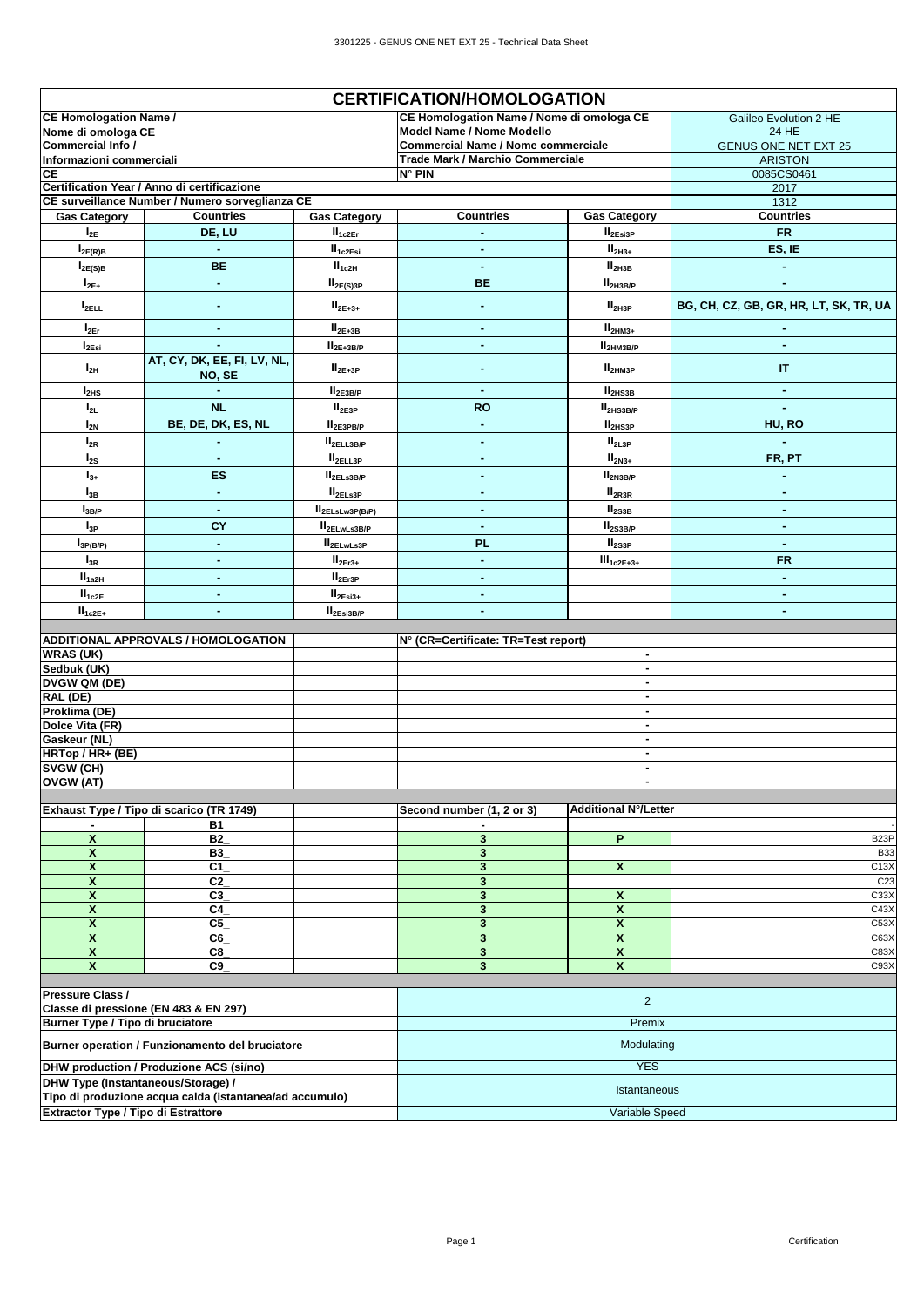| <b>HEATING PERFORMANCES / PRESTAZIONI RISCALDAMENTO</b>                                                                                                  |         |                    |              |                                                                                                                                                         |            |                                               |
|----------------------------------------------------------------------------------------------------------------------------------------------------------|---------|--------------------|--------------|---------------------------------------------------------------------------------------------------------------------------------------------------------|------------|-----------------------------------------------|
|                                                                                                                                                          |         |                    |              | With LHV /                                                                                                                                              |            | With HHV /                                    |
|                                                                                                                                                          |         |                    |              | Con PCI<br><b>Declared Values / Valori</b>                                                                                                              |            | Con PCS<br><b>Declared Values / Valori</b>    |
|                                                                                                                                                          |         | Source / Relazione |              | dichiarati                                                                                                                                              |            | dichiarati                                    |
|                                                                                                                                                          |         |                    | <b>MAX</b>   | min                                                                                                                                                     | <b>MAX</b> | min                                           |
| Nominal Heat Input (80/60°C) /                                                                                                                           | kW      | ZZZS83-17          | 22,0         | 2,5                                                                                                                                                     | 24,4       | 2,8                                           |
| Portata termica Nominale (80/60/°C)<br>Air supply G20 (1013 mbar - 0°C) /                                                                                |         |                    |              |                                                                                                                                                         |            |                                               |
| Portata d'aria comburente G20                                                                                                                            | $m^3/h$ | ZZZS83-17          | 26,41        | 2,96                                                                                                                                                    | 29,33      | 3,29                                          |
| Relative Excess combustion air / Eccesso d'aria G20                                                                                                      |         | ZZZS83-17          | 1,26         | 1,24                                                                                                                                                    | 1,26       | 1,24                                          |
| CO2 (80/60°) G20                                                                                                                                         | %       | ZZZS83-17          | 9,12         | 9,26                                                                                                                                                    | 9,12       | 9,26                                          |
| O2 (80/60°) G20                                                                                                                                          | $\%$    | ZZZS83-17          | 4,29         | 4,06                                                                                                                                                    | 4,29       | 4,06                                          |
| CO 0% O2 (80°/60°) G20                                                                                                                                   | ppm     | ZZZS83-17          | 81,00        | 1,00                                                                                                                                                    | 81,00      | 1,00                                          |
| CO 0% O2 (80°/60°) G20                                                                                                                                   | mg/kWh  | ZZZS83-17          | 86,99        | 1,07                                                                                                                                                    | 86,99      | 1,07                                          |
| Flue Temperature /<br>Temperatura fumi G20                                                                                                               | °C      | ZZZS83-17          | 63,60        | 56,50                                                                                                                                                   | 63,60      | 56,50                                         |
|                                                                                                                                                          |         |                    |              |                                                                                                                                                         |            |                                               |
|                                                                                                                                                          |         |                    |              | With LHV /                                                                                                                                              |            | With HHV /                                    |
| Efficiency of Atmospheric Boilers (G20) /                                                                                                                |         | Source / Relazione |              | Con PCI                                                                                                                                                 |            | <b>Con PCS</b>                                |
| Rendimento caldaie atmosferiche gas G20 - EN483 - EN297                                                                                                  |         |                    |              | <b>Declared Values / Valori</b><br>dichiarati                                                                                                           |            | <b>Declared Values / Valori</b><br>dichiarati |
| Combustion Efficiency (80°/60°C) Qn /<br>Rendimento di combustione (80/60°C) Qn                                                                          | %       | ZZZS83-17          |              | 97,88                                                                                                                                                   |            | 88,13                                         |
| Combustion Efficiency (80°/60°C) Qmin /<br>Rendimento di combustione (80/60°C) Qmin                                                                      | %       | ZZZS83-17          |              | 98,24                                                                                                                                                   |            | 88,47                                         |
| Useful Efficiency (80°/60°C) 100% Qn /<br>Rendimento utile (80/60 °C) (Portata termica nominale) a 100% Qn                                               | $\%$    | ZZZS83-17          |              | 97,70                                                                                                                                                   |            | 87,98                                         |
| Useful Efficiency (80°/60°C) 100% Qave /                                                                                                                 | $\%$    | ZZZS83-17          |              |                                                                                                                                                         |            | B                                             |
| Rendimento utile (80/60 °C) (Portata termica media) a 100% Qmedia<br>Useful Efficiency (80°/60°C) 100% Qmin /                                            |         |                    |              |                                                                                                                                                         |            |                                               |
| Rendimento utile (80/60 °C) (Portata termica minima) a 100% Qmin                                                                                         | $\%$    | ZZZS83-17          |              | 93,49                                                                                                                                                   |            | 84,19                                         |
| Efficiency at Part load at Average Temp 50°C (Return Temp 47°C) 30% Qn /<br>Rendimento a carico parziale con Tmedia acqua 50°C (Trit=47°C) a 30% Qn      | $\%$    | ZZZS83-17          |              |                                                                                                                                                         |            |                                               |
| Efficiency at Part load at Average Temp 50°C (Return Temp 47°C) 30% Qave /<br>Rendimento a carico parziale con Tmedia acqua 50°C (Trit=47°C) a 30% Qmed  | %       | ZZZS83-17          |              |                                                                                                                                                         |            |                                               |
| Efficiency at Part load at Average Temp 40°C (Return Temp 37°C) 30% Qn /<br>Rendimento a carico parziale con Tmedia acqua a 40°C (Trit=37°C) a 30% Qn    | $\%$    | ZZZS83-17          |              |                                                                                                                                                         |            |                                               |
| Efficiency at Part load at Average Temp 40°C (Return Temp 37°C) 30% Qave /<br>Rendimento a carico parziale con Tmedia acqua a 40°C (Trit=37°C) a 30% Qme | %       | ZZZS83-17          |              |                                                                                                                                                         |            |                                               |
|                                                                                                                                                          |         |                    |              |                                                                                                                                                         |            |                                               |
| Efficiency of Condensing Boilers (G20) /<br>Rendimento caldaie a condensazione gas G20 - EN677                                                           |         | Source / Relazione |              | With HHV /<br>With LHV /<br>Con PCI<br><b>Con PCS</b><br><b>Declared Values / Valori</b><br><b>Declared Values / Valori</b><br>dichiarati<br>dichiarati |            |                                               |
| Useful Efficiency (50°/30° C) 100% Qn /<br>Rendimento utile (50/30°C) (Portata termica nominale) a 100% Qn                                               | %       | ZZZS83-17          |              | 106,72                                                                                                                                                  |            | 96,10                                         |
| Useful Efficiency (50°/30° C) 100 Qmin /<br>Rendimento utile (50/30°C) (Portata termica nominale) a 100% Qmin                                            | %       | ZZZS83-17          |              | 104,04                                                                                                                                                  |            | 93,69                                         |
| Efficiency at Part load at Return Temperature 30°C and 30% Qn /<br>Rendimento utile a carico parziale con T ritorno 30°C a 30% Qn                        | %       | ZZZS83-17          |              | 109,69                                                                                                                                                  |            | 98,77                                         |
| Efficiency at Part load at Return Temperature 30°C and 30% Qave /<br>Rendimento utile a carico parziale con T ritorno 30°C a 30% Qmedia                  | %       | ZZZS83-17          |              |                                                                                                                                                         |            |                                               |
|                                                                                                                                                          |         |                    |              |                                                                                                                                                         |            |                                               |
|                                                                                                                                                          |         |                    |              | With LHV /                                                                                                                                              |            | With HHV /                                    |
| Energy Losses (Ambient T=20°C) /<br>Perdite energetiche (T ambiente 20 °C)                                                                               |         | Source / Relazione |              | Con PCI<br><b>Declared Values / Valori</b>                                                                                                              |            | Con PCS<br><b>Declared Values / Valori</b>    |
| Flue Losses with burner OFF /                                                                                                                            | W       | ZZZS83-17          |              | dichiarati<br>88                                                                                                                                        |            | dichiarati<br>98                              |
| Perdite al camino bruciatore spento                                                                                                                      | $\%$    | ZZZS83-17          |              | 0,40                                                                                                                                                    |            | 0,40                                          |
|                                                                                                                                                          |         | Source / Relazione | Qn MAX       | Qn min                                                                                                                                                  | Qn MAX     | Qn min                                        |
| Flue Losses with burner ON (60°/80) /                                                                                                                    | W       | ZZZS83-17          | 467          | 44                                                                                                                                                      | 2899       | 320                                           |
| Perdite al camino bruciatore acceso (60/80°C)                                                                                                            | $\%$    | ZZZS83-17          | 2,12<br>1,76 |                                                                                                                                                         | 11,87      | 11,53                                         |
| Body Heat Losses with burner ON (60°/80) /                                                                                                               | W       | ZZZS83-17          | 39           | 119                                                                                                                                                     | 39         | 119                                           |
| Perdite Al mantello bruciatore acceso (60/80 °C)                                                                                                         | $\%$    | ZZZS83-17          | 0,18         | 4,75                                                                                                                                                    | 0,16       | 4,28                                          |
| Shutdown Losses ( $\Delta T = 30$ K) /<br>Perdite all'arresto ( $\Delta T = 30$ K)                                                                       | W       | ZZZS83-17          |              | 47                                                                                                                                                      |            | 47                                            |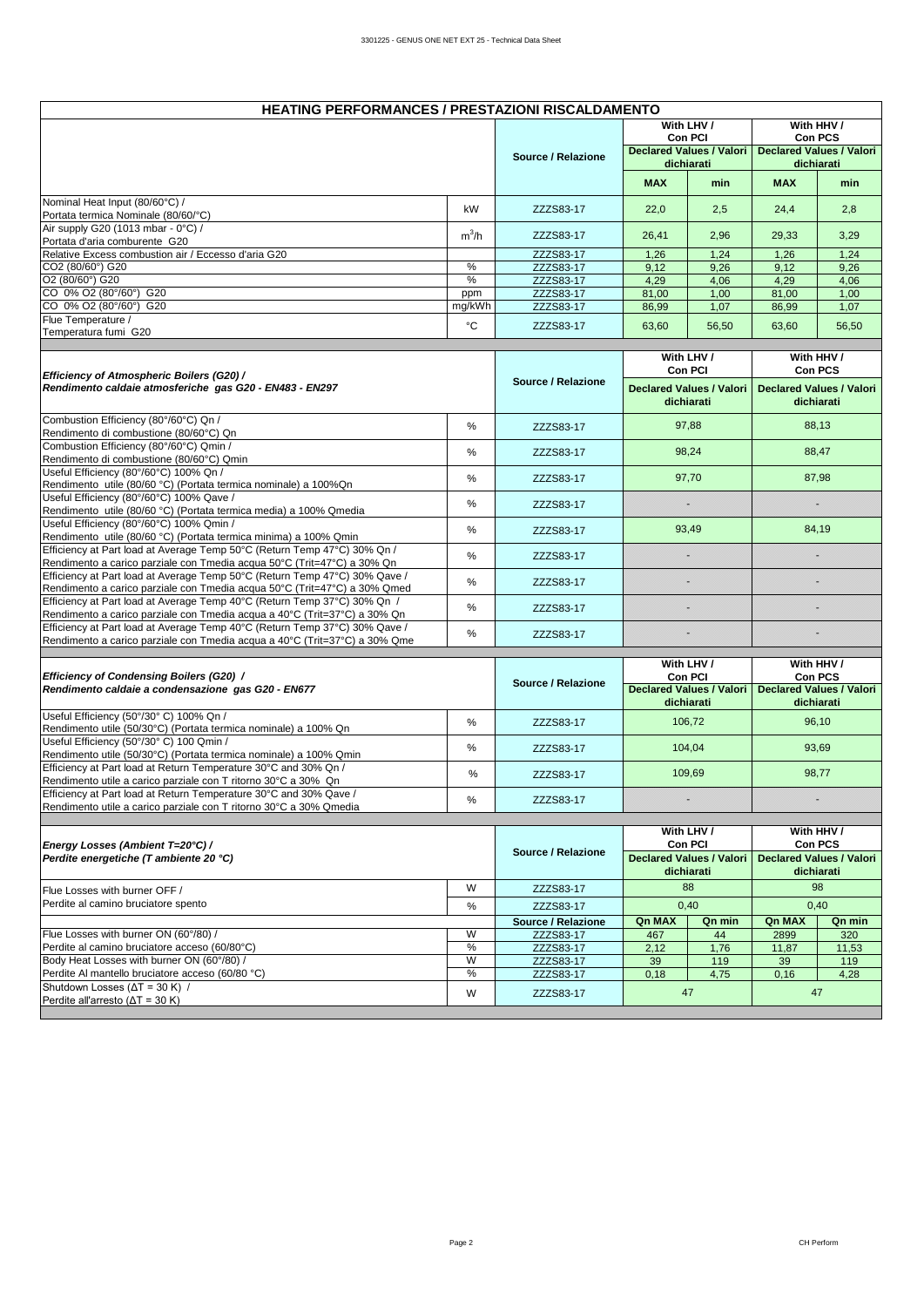| Heat Outputs /<br>Potenze                                                                                                                            |      | Source / Relazione |                                               | Declared Values / Valori dichiarati           |  |  |  |
|------------------------------------------------------------------------------------------------------------------------------------------------------|------|--------------------|-----------------------------------------------|-----------------------------------------------|--|--|--|
|                                                                                                                                                      |      |                    | <b>Pn MAX</b>                                 | Pn min                                        |  |  |  |
| Heat Output - Central Heating (80/60°C) /<br>Potenza utile in riscaldamento (80/60°C)                                                                | kW   | ZZZS83-17          | 21,5                                          | 2,3                                           |  |  |  |
| Heat Output - Central Heating (50/30°C) /<br>Potenza utile in riscaldamento (50/30°C)                                                                | kW   | ZZZS83-17          | 23,5                                          | 2,6                                           |  |  |  |
| Minimum heating water flow rate /<br>Minima portata di circolazione in riscaldamento                                                                 | Vh   | ZZZS83-17          |                                               | 450,0                                         |  |  |  |
|                                                                                                                                                      |      | Source / Relazione | <b>Pn MAX</b>                                 | Pn min                                        |  |  |  |
| Central Heating temperature Control Range (High Temperature Range)/<br>Regolazione della temperatura acqua circuito riscaldamento (Alta Temperatura) | °C   | ZZZS83-17          | 82                                            | 35                                            |  |  |  |
| Central Heating temperature Control Range (Low Temperature Range)/<br>Regolazione della temperatura acqua circuito riscaldamento (Bassa Temperatura) | °C   | ZZZS83-17          | 45                                            | 20                                            |  |  |  |
| Maximum Operating Temperature (If different from above) /<br>Massima temp. Di funzionamento (se diversa dalla precedente)                            | °C   | ZZZS83-17          |                                               | 88                                            |  |  |  |
|                                                                                                                                                      |      |                    |                                               |                                               |  |  |  |
| Energetic Class /<br>Classificazioni Energetiche (directive 92/42/CEE)                                                                               |      | Source / Relazione |                                               | Declared Values / Valori dichiarati           |  |  |  |
| Art.5:Standard / Basse Température /<br>Condensation                                                                                                 |      | ZZZS83-17          |                                               | Condensing                                    |  |  |  |
| Art.6: Additional Labels: Star Ratings /<br>Classificazione volontaria: stelle                                                                       |      | ZZZS83-17          |                                               | ****                                          |  |  |  |
|                                                                                                                                                      |      |                    |                                               |                                               |  |  |  |
| <b>DECLARATION RT2005</b>                                                                                                                            |      | Source / Relazione |                                               | Declared Values / Valori dichiarati           |  |  |  |
| Référence /<br>Condensation                                                                                                                          |      | ZZZS83-17          |                                               | Condensing                                    |  |  |  |
| <b>DECLARATION SEDBUK</b>                                                                                                                            |      | Source / Relazione |                                               | Declared Values / Valori dichiarati           |  |  |  |
| Classe: A/B/C/D/E/F/G                                                                                                                                |      | ZZZS83-17          |                                               | $\overline{A}$                                |  |  |  |
|                                                                                                                                                      |      |                    | With LHV /                                    | With HHV /                                    |  |  |  |
| <b>ERP HEATING</b>                                                                                                                                   |      |                    | Con PCI                                       | Con PCS                                       |  |  |  |
| (ER 811/813)                                                                                                                                         |      | Source / Relazione | <b>Declared Values / Valori</b><br>dichiarati | <b>Declared Values / Valori</b><br>dichiarati |  |  |  |
| CH energy efficiency: ης                                                                                                                             | %    | ZZZS83-17          |                                               | 94,0                                          |  |  |  |
| Useful efficiency at rated heat output at high-temperature regime: $\eta_4$                                                                          | $\%$ | ZZZS83-17          |                                               | 88.0                                          |  |  |  |
| Useful efficiency at 30% of rated heat output at low-temperature regime: $\eta_1$                                                                    | $\%$ | ZZZS83-17          |                                               | 98,7                                          |  |  |  |
| CH energy efficiency class                                                                                                                           |      | ZZZS83-17          | $\overline{A}$                                |                                               |  |  |  |
| Rated heat output: Prated                                                                                                                            | kW   | ZZZS83-17          |                                               | 22                                            |  |  |  |
| CH annual energy consumption: $Q_{HF}$                                                                                                               | kWh  | ZZZS83-17          | 10493                                         |                                               |  |  |  |
|                                                                                                                                                      | GJ   | ZZZS83-17          |                                               | 38                                            |  |  |  |
| Rated heat output at high-temperature regime (60/80°C): P <sub>4</sub>                                                                               | kW   | ZZZS83-17          |                                               | 21,5                                          |  |  |  |
| 30% of rated heat output at low-temperature regime (T <sub>ret</sub> 30°C): P <sub>1</sub>                                                           | kW   | ZZZS83-17          |                                               | 7,2                                           |  |  |  |
| Standby heat loss: P <sub>sthv</sub>                                                                                                                 | kW   | ZZZS83-17          | 0,047                                         |                                               |  |  |  |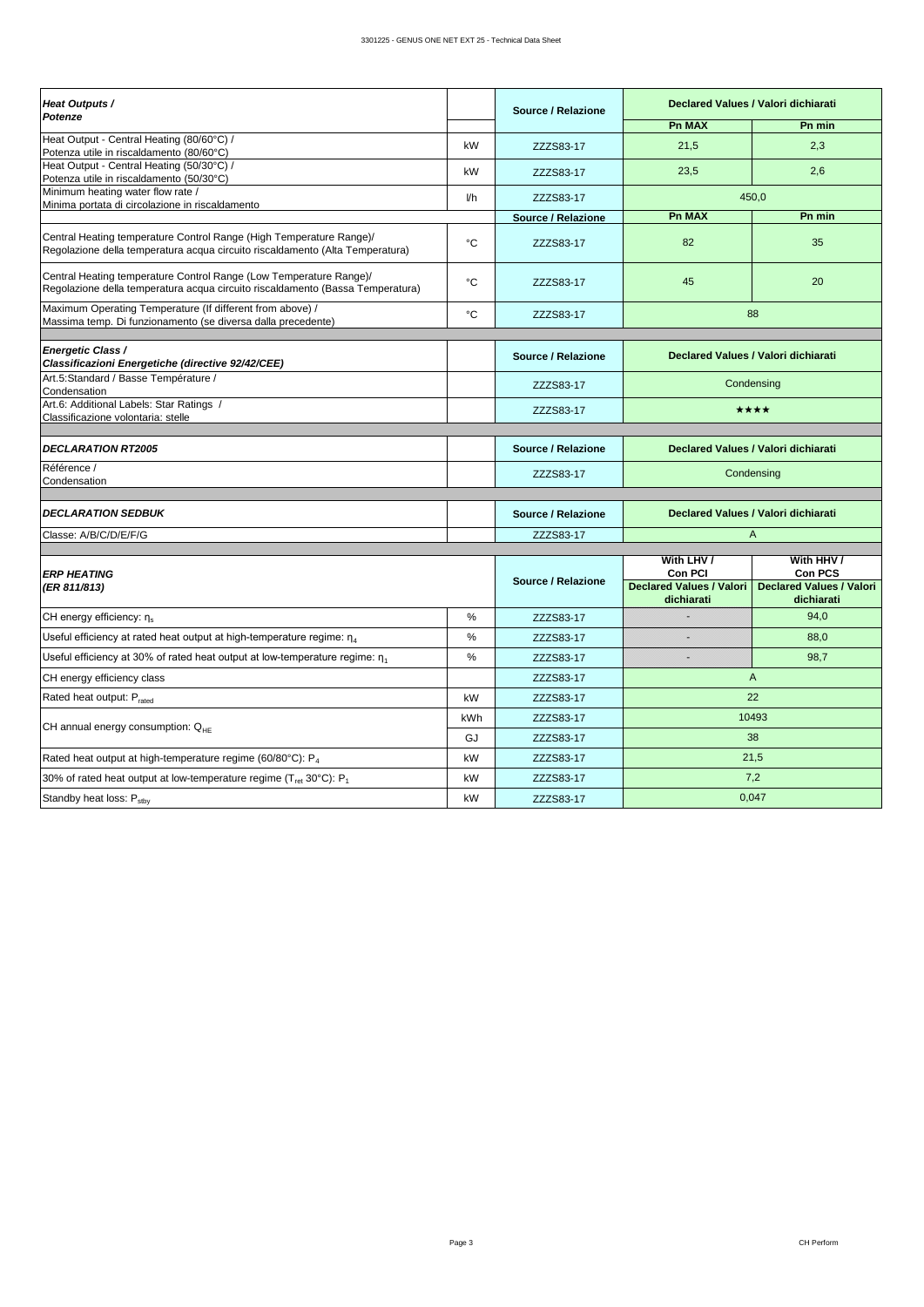|                                |                  |                                   |        |                   |                                                                                               |         |                                                                                                                               |               |                                                     |               |                                                                                           |         |                                                                                       |               |                                                                                       | CENTRAL HEATING: POLLUTANT EMISSIONS / RISCALDAMENTO: EMISSIONI INQUINANTI                |        |                                       |               |                                                       |                                     |              |                       |          |                                                                                                |        |                       |                                                         |                                                              |                               |    |                                                                 |
|--------------------------------|------------------|-----------------------------------|--------|-------------------|-----------------------------------------------------------------------------------------------|---------|-------------------------------------------------------------------------------------------------------------------------------|---------------|-----------------------------------------------------|---------------|-------------------------------------------------------------------------------------------|---------|---------------------------------------------------------------------------------------|---------------|---------------------------------------------------------------------------------------|-------------------------------------------------------------------------------------------|--------|---------------------------------------|---------------|-------------------------------------------------------|-------------------------------------|--------------|-----------------------|----------|------------------------------------------------------------------------------------------------|--------|-----------------------|---------------------------------------------------------|--------------------------------------------------------------|-------------------------------|----|-----------------------------------------------------------------|
|                                |                  |                                   |        |                   |                                                                                               |         |                                                                                                                               |               |                                                     |               |                                                                                           |         |                                                                                       |               |                                                                                       |                                                                                           |        |                                       |               |                                                       | Declared Values / Valori dichiarati |              |                       |          |                                                                                                |        |                       |                                                         |                                                              |                               |    |                                                                 |
| <b>GAS TYPE</b>                | USED IN<br>TESTS | <b>SOURCE</b><br><b>RELAZIONE</b> |        | Qn<br><b>TkW1</b> | <b>Qn MAX FACTORY</b><br><b>SET</b><br><b>Qn MAX REGOLATA</b><br><b>IN FABBRICA</b><br>$[\%]$ |         | <b>COMBUSTION AIR</b><br><b>RATE (1013 mbar)</b><br>$0^{\circ}$ C)<br><b>PORTATA D'ARIA</b><br><b>COMBURENTE</b><br>$[m^3/h]$ |               | <b>RELATIVE EXCESS AIR</b><br><b>ECCESSO D'ARIA</b> |               | <b>FLUE TEMPERATURE</b><br><b>TEMPERATURA FUMI</b><br>(80/60 °C)<br>$\Gamma$ <sup>c</sup> |         | <b>EXHAUST FUMES</b><br><b>RATE</b><br><b>PORTATA MASSICA</b><br><b>FUMI</b><br>[q/s] |               | <b>NOMINAL CO.</b><br>VALUE<br><b>VALORE CO<sub>2</sub></b><br><b>NOMINALE</b><br>[%] | CO, VALUE<br><b>TOLERANCE</b><br><b>TOLLERANZA</b><br><b>VALORE CO<sub>2</sub></b><br>[%] |        | CO <sub>2</sub><br>(80/60°)<br>$[\%]$ |               | O <sub>2</sub><br>$(80^{\circ}/60^{\circ})$<br>$[\%]$ | CO 0% O2 (80°/60°)                  | <b>[ppm]</b> | CO at 0% O2 (80°/60°) | [mg/kWh] | CO at 0% O2 and<br>max flue lenght<br>CO a 0% O2 e<br>scarico massima<br>lunghezza<br>[ma/kWh] |        | NOx at 0% O2<br>[ppm] | <b>NOx</b><br>weighted<br><b>NOx</b><br>pesata<br>[ppm] | <b>NOx</b><br>weighted<br>NO <sub>x</sub> pesata<br>[mg/kWh] | <b>NOx CLASS</b><br>(EN15502) | pH | <b>EXHAUST USED</b><br><b>SCARICO FUMI</b><br><b>UTILIZZATO</b> |
|                                |                  |                                   | Qn Max | Qn min            |                                                                                               | Qn Max  | Qn min                                                                                                                        | <b>Qn Max</b> | Qn min                                              | <b>Qn Max</b> | Qn min                                                                                    | Qn Max  | Qn min                                                                                | <b>Qn Max</b> | Qn min                                                                                |                                                                                           | Qn Max | Qn min                                | <b>Qn Max</b> | Qn min                                                | <b>Qn Max</b>                       | Qn min       | <b>Qn Max</b>         | Qn min   |                                                                                                | Qn Max | $\sqrt{a}$ n min      |                                                         |                                                              |                               |    |                                                                 |
| G 20                           |                  | ZZZS83-17                         | 22,0   | 2.5               | 70                                                                                            | 26,41   | 2,96                                                                                                                          | 1,26          | 1,24                                                | 63.60         | 56.50                                                                                     | 9,95    | 1.12                                                                                  | 8.80          | 8.80                                                                                  | 0.70                                                                                      | 9,12   | 9,26                                  | 4,29          | 4,06                                                  | 81                                  |              | 87                    |          | 87                                                                                             |        |                       | 17                                                      | 30 <sup>°</sup>                                              |                               |    | COAX 60/100 1 m                                                 |
| G 20 FR (I2E+)                 | N                |                                   | 828    |                   | 55                                                                                            | 2222    |                                                                                                                               |               |                                                     |               | 55555                                                                                     |         |                                                                                       |               |                                                                                       | 98                                                                                        | 888    | 5555                                  |               | - 22                                                  |                                     |              |                       |          |                                                                                                |        |                       |                                                         |                                                              | 88                            |    |                                                                 |
| G 25                           | N                |                                   | 888    | 556               | .                                                                                             | 88      |                                                                                                                               | 5555          | 525                                                 | 95            | 33, 33                                                                                    | --      |                                                                                       | 828           |                                                                                       | 525                                                                                       | .      | 55,55                                 | .             | 555                                                   | 33 W.                               |              | 55                    |          | - -                                                                                            |        | .                     |                                                         |                                                              | 888                           | -- |                                                                 |
| G 25 BE<br>(25mbar)            |                  | ZZZS83-17                         | 22.0   | 2,5               | 70                                                                                            | 31,65   | 3,49                                                                                                                          | 1,29          | 1,26                                                |               |                                                                                           | 12,04   | 3.14                                                                                  | 8,80          | 8,80                                                                                  | 0.70                                                                                      | 8,70   | 8,98                                  |               |                                                       | 109                                 |              | ು                     |          | 828                                                                                            |        |                       |                                                         |                                                              | 888                           |    | SEPARATE Ø80<br>0.5 <sub>m</sub>                                |
| G 25 FR<br>$(25 \text{ mbar})$ |                  | ZZZS83-17                         | 22.0   | 2.5               | 70                                                                                            | 31,65   | 3,49                                                                                                                          | 1,29          | 1,26                                                |               | 55255                                                                                     | 12,04   | 3.14                                                                                  | 8,80          | 8,80                                                                                  | 0,70                                                                                      | 8,70   | 8,98                                  |               |                                                       | 109                                 |              | 55                    |          | 555                                                                                            |        | 88 S S S              |                                                         |                                                              | 55655                         |    | SEPARATE Ø80<br>0.5 <sub>m</sub>                                |
| <b>G 25 DE</b><br>(20 mbar)    |                  | ZZZS83-17                         | 22.0   | 2.5               | 70                                                                                            | 31.65   | 3.49                                                                                                                          | 1,29          | 1,26                                                |               | 22222                                                                                     | 12.04   | 3.14                                                                                  | 8.80          | 8.80                                                                                  | 0.70                                                                                      | 8,70   | 8.98                                  | 8828          | 82                                                    | 109                                 |              |                       |          | ೲ                                                                                              |        | 828                   |                                                         |                                                              | 888                           |    | SEPARATE Ø80<br>0.5 <sub>m</sub>                                |
| G 25.1                         |                  | ZZZS83-17                         | 22,0   | 2,5               | 70                                                                                            | 26,80   | 2,92                                                                                                                          | 1,15          | 1,10                                                |               |                                                                                           | 10,29   | 1.13                                                                                  | 10,50         | 10,50                                                                                 | 1,00                                                                                      | 10,27  | 10,73                                 |               |                                                       | 138                                 |              |                       |          | œ                                                                                              |        | 5555                  |                                                         |                                                              | 83                            |    | SEPARATE Ø80<br>0.5 <sub>m</sub>                                |
| G 2.300                        | N.               |                                   | 888    |                   | 222                                                                                           | 333     |                                                                                                                               |               |                                                     |               | 8988                                                                                      |         |                                                                                       |               |                                                                                       | 828                                                                                       | 888    |                                       | 8828          |                                                       |                                     |              |                       |          | 82                                                                                             |        |                       |                                                         |                                                              | 88                            |    |                                                                 |
| G 2.350                        |                  | ZZZS83-17                         | 22.0   | 2.5               | 70                                                                                            | 28,03   | 3,09                                                                                                                          | 1,29          | 1,25                                                |               | 55555                                                                                     | 10,54   | 1,16                                                                                  | 8,80          | 8,80                                                                                  | 0,70                                                                                      | 8,55   | 8,84                                  |               | 89                                                    | 98                                  |              |                       |          | 828                                                                                            |        | 8888                  |                                                         |                                                              | 888                           |    | SEPARATE Ø80<br>0.5 <sub>m</sub>                                |
| G 27                           |                  | ZZZS83-17                         | 22.0   | 2,5               | 70                                                                                            | 27.92   | 3.05                                                                                                                          | 1,30          | 1,26                                                |               | 8888                                                                                      | 10,50   | 1.15                                                                                  | 8.80          | 8.80                                                                                  | 0.70                                                                                      | 8,59   | 8.95                                  | 8828          | 828                                                   | 98                                  |              |                       |          | ೲ                                                                                              |        | 8828                  |                                                         |                                                              | 888                           |    | SEPARATE Ø80<br>0.5 <sub>m</sub>                                |
| G 230                          |                  | ZZZS83-17                         | 22.0   | 2.5               | 70                                                                                            | 26,58   | 3,22                                                                                                                          | 1,25          | 1,34                                                | ,,,,          | ,,,,,,                                                                                    | 9,98    | 1,21                                                                                  | 10,50         | 10,50                                                                                 | 1,00                                                                                      | 10,40  | 9,70                                  | 8888          |                                                       | 223                                 |              | 525                   |          | 5555                                                                                           |        | 88 S.S                |                                                         |                                                              | 88                            |    | SEPARATE Ø80<br>0.5 <sub>m</sub>                                |
| G 30                           | N                |                                   | 88     | 888               | 83                                                                                            | 556     |                                                                                                                               |               |                                                     |               | 88                                                                                        |         |                                                                                       | 99            |                                                                                       | w                                                                                         | 88     | 5525                                  |               |                                                       | 556                                 |              |                       |          | - -                                                                                            |        | 89                    |                                                         |                                                              | 88                            |    |                                                                 |
| G 31<br>(30 mbar)              | N                |                                   | 828    |                   | 5555                                                                                          | #DIV/0! | #DIV/0!                                                                                                                       | #DIV/0!       | #DIV/0!                                             |               |                                                                                           | #DIV/0! | #DIV/0!                                                                               | 0.00          | 0.00                                                                                  | 0,00                                                                                      | 0.00   | 0.00                                  | 88 S.S        | 8848                                                  | ം                                   |              |                       |          | ,,,,                                                                                           |        | $\Omega$              |                                                         |                                                              |                               |    |                                                                 |
| G 31<br>(37 mbar)              |                  | ZZZS83-17                         | 22.0   | 2,5               | 70                                                                                            | 28.13   | 3,22                                                                                                                          | 1.40          | 1.41                                                |               |                                                                                           | 10,61   | 1.21                                                                                  | 10,50         | 10,50                                                                                 | 1.00                                                                                      | 9,76   | 9,70                                  |               |                                                       | 139                                 |              |                       |          | 88                                                                                             |        | - 55                  |                                                         |                                                              | 83                            |    | SEPARATE Ø80<br>0.5 <sub>m</sub>                                |
| G 31<br>(50 mbar)              | N                |                                   | 8988   | ,,,,,             | 5555                                                                                          | 8888    |                                                                                                                               | ೲ             | - 22                                                |               | 00000                                                                                     |         |                                                                                       |               |                                                                                       | 5255                                                                                      | 222222 | 55555                                 | 88 S.S        | 8848                                                  | 888                                 |              | ಯ                     |          | 222 O                                                                                          |        | ,,,,,,                |                                                         |                                                              | 888                           |    |                                                                 |
| G 130                          | N                |                                   | 88     |                   |                                                                                               | 556     |                                                                                                                               |               |                                                     |               |                                                                                           |         |                                                                                       |               |                                                                                       |                                                                                           | 88     |                                       |               |                                                       |                                     |              |                       |          |                                                                                                |        |                       |                                                         |                                                              |                               |    |                                                                 |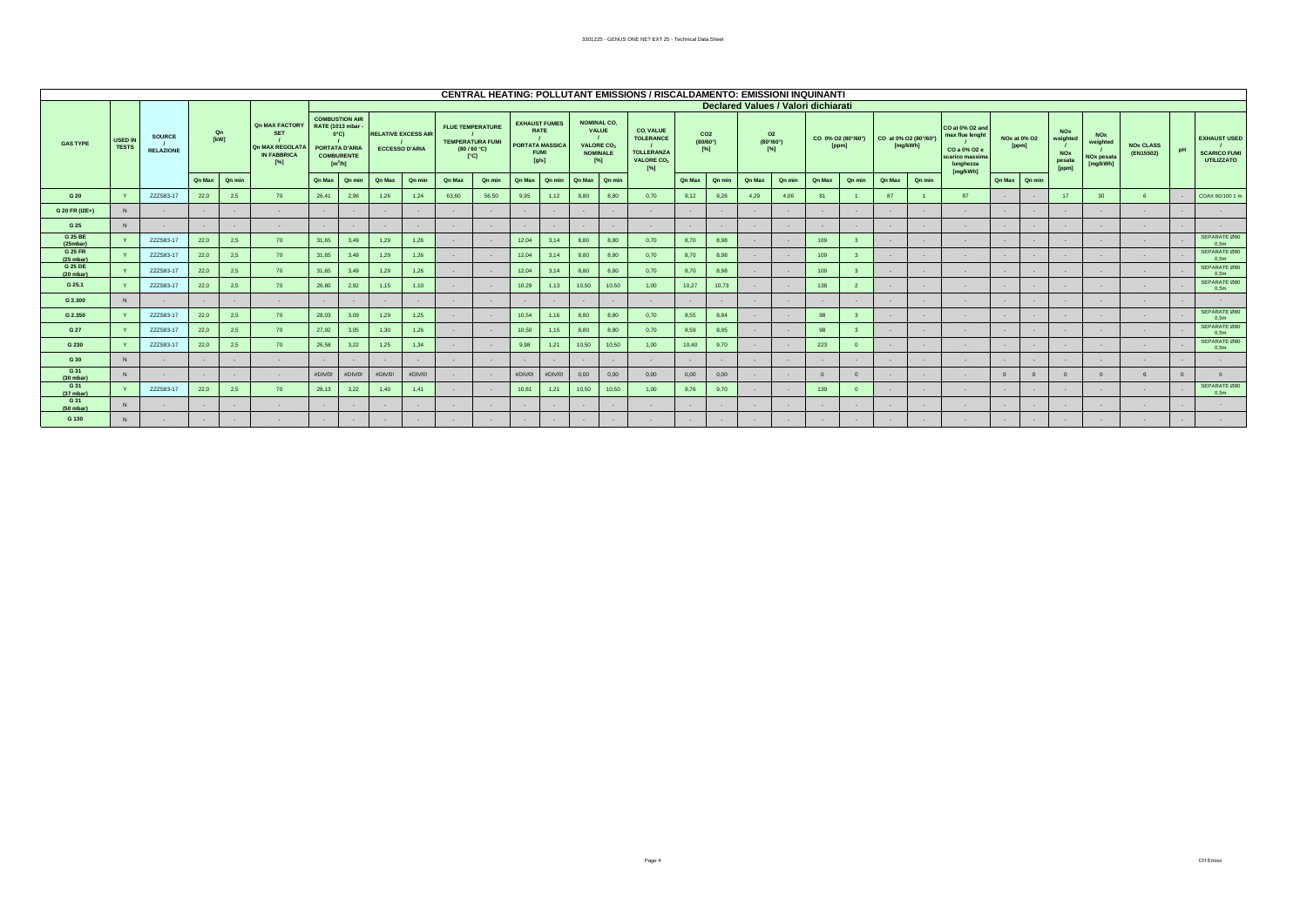| DHW PERFORMANCES / PRESTAZIONI SANITARIO                              |    |                  |            |                                     |            |                              |
|-----------------------------------------------------------------------|----|------------------|------------|-------------------------------------|------------|------------------------------|
|                                                                       |    | Source /         |            | With LHV /<br><b>Con PCI</b>        |            | With HHV /<br><b>Con PCS</b> |
|                                                                       |    | <b>Relazione</b> |            | Declared Values / Valori dichiarati |            |                              |
|                                                                       |    |                  | <b>MAX</b> | min                                 | <b>MAX</b> | min                          |
| Nominal Heat Input /<br>Portata termica Nominale                      | kW | ZZZS83-17        | 26,0       | 2,5                                 | 28,9       | 2,8                          |
| Nominal CO <sub>2</sub> (G20) /<br>CO <sub>2</sub> Nominale (G20)     | %  | ZZZS83-17        | 8,80       | 8,80                                | 8,80       | 8,80                         |
| CO <sub>2</sub> Tolerance (G20) /<br>Tolleranza CO <sub>2</sub> (G20) | %  | ZZZS83-17        |            | 0,70                                |            | 0,70                         |
|                                                                       |    |                  |            |                                     |            |                              |

| Heat Outputs /                           |    | Source /         | With LHV /<br><b>Con PCI</b> |        |                                     | With HHV /<br><b>Con PCS</b> |
|------------------------------------------|----|------------------|------------------------------|--------|-------------------------------------|------------------------------|
| Potenze                                  |    | <b>Relazione</b> |                              |        | Declared Values / Valori dichiarati |                              |
|                                          |    |                  | <b>Pn MAX</b>                | Pn min | <b>Pn MAX</b>                       | Pn min                       |
| <b>IDHW Heat Output /</b>                | kW | ZZZS83-17        | 25,0                         | 2,4    | 27.72                               | 2,67                         |
| DHW Efficiency /<br>Rendimento Sanitario | %  | ZZZS83-17        |                              | 96,0   |                                     | 86,4                         |

| DHW Performances (EN 13203) /<br>Performance in Sanitario (EN 13203)                                                           |              | Source /<br><b>Relazione</b> |                                        | Declared Values / Valori dichiarati           |
|--------------------------------------------------------------------------------------------------------------------------------|--------------|------------------------------|----------------------------------------|-----------------------------------------------|
| DHW Specific Rate (EN 13203-1 - $\Delta T = 30^{\circ}$ C) /<br>Portata specifica ACS (EN 13203-1 - $\Delta T = 30^{\circ}C$ ) | l/min        | ZZZS83-17                    |                                        | 12.81                                         |
| DHW Star rating (EN 13203-1) /<br>Stelle in Sanitario (EN 13203-1)                                                             | <b>Stars</b> | ZZZS83-17                    |                                        | ★★★                                           |
| Water Rate at constant delivery and ∆T=25°C/35°C /<br>Portata acqua calda in funzionamento continuo con AT 25°C/35°C           | l/min        | ZZZS83-17                    | 15,37                                  | 10,98                                         |
| <b>IErP Domestic Hot Water Performance</b>                                                                                     |              | Source /                     | With LHV /<br><b>Con PCI</b>           | With HHV /<br><b>Con PCS</b>                  |
| $ $ (ER 811/813)                                                                                                               |              | <b>Relazione</b>             | Declared Values / Valori<br>dichiarati | <b>Declared Values / Valori</b><br>dichiarati |
| DHW energy efficiency: $\eta_{wh}$                                                                                             | %            | ZZZS56-17                    | 95,62                                  | 86,10                                         |
| Declared load profile (DHW)                                                                                                    |              | ZZZS56-17                    |                                        | <b>XL</b>                                     |

kWh GJ kWh kWh

DHW energy efficiency class ZZZS56-17 DHW annual electricity consumption: AEC  $\qquad$  kWh ZZZS56-17 DHW annual fuel consumption: AFC ZZZS56-17 Daily electricity consumption:  $Q_{elec}$   $kWh$   $ZZZS56-17$ Daily fuel consumption: Q<sub>fuel</sub> 2ZZS56-17

A 49

18 0,220 22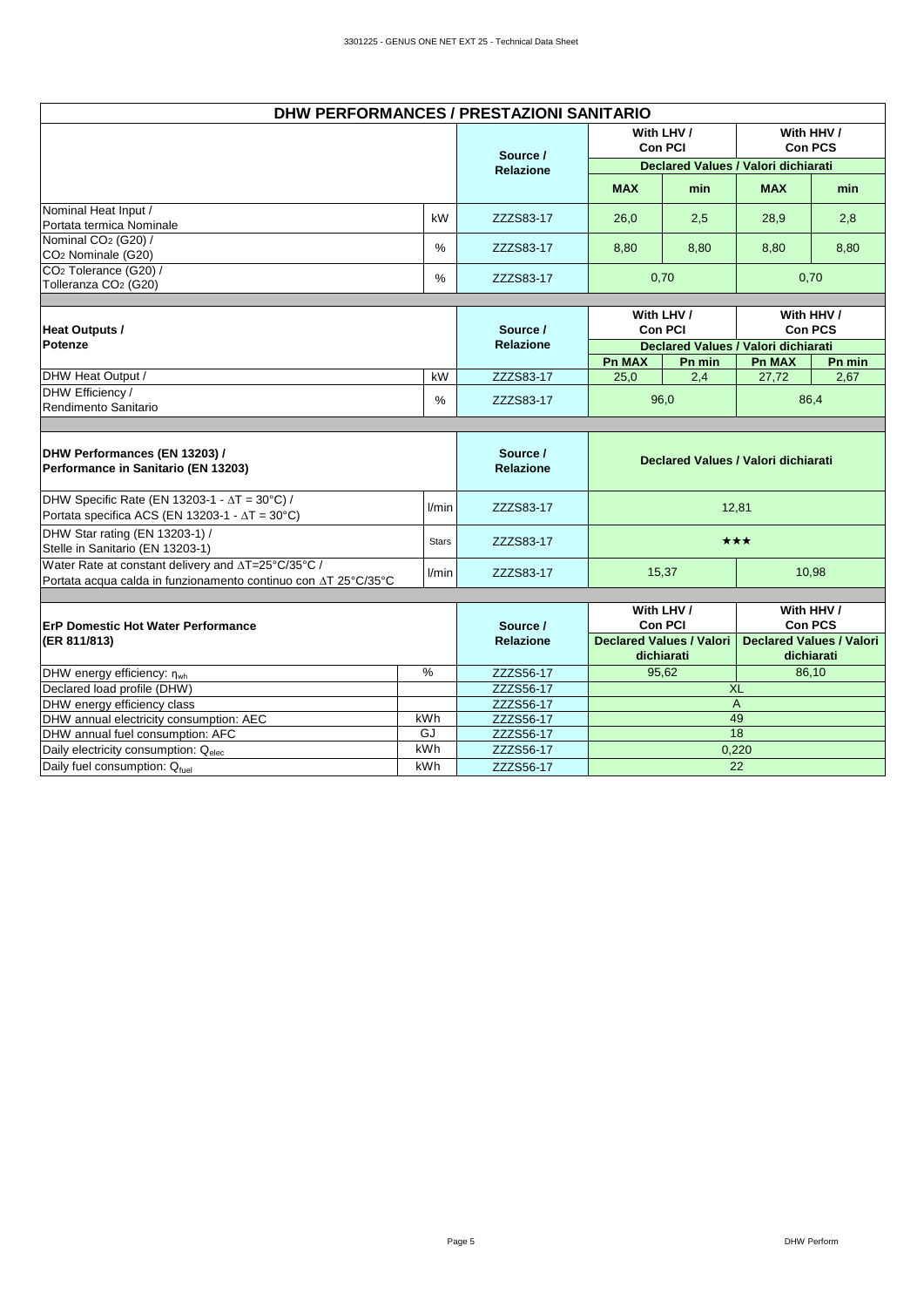|                             |                                |                                   |               |            |                                                                                                   |                   |        |                                                     | DOMESTIC HOT WATER: POLLUTANT EMISSIONS / SANITARIO: EMISSIONI INQUINANTI |        |        |                                                                   |               |                                       |               |                                           |               |                             |                                   |                |                                                                 |
|-----------------------------|--------------------------------|-----------------------------------|---------------|------------|---------------------------------------------------------------------------------------------------|-------------------|--------|-----------------------------------------------------|---------------------------------------------------------------------------|--------|--------|-------------------------------------------------------------------|---------------|---------------------------------------|---------------|-------------------------------------------|---------------|-----------------------------|-----------------------------------|----------------|-----------------------------------------------------------------|
|                             |                                |                                   |               |            |                                                                                                   |                   |        |                                                     |                                                                           |        |        | <b>Declared Values / Valori dichiarati</b>                        |               |                                       |               |                                           |               |                             |                                   |                |                                                                 |
| <b>GAS TYPE</b>             | <b>USED IN</b><br><b>TESTS</b> | <b>SOURCE</b><br><b>RELAZIONE</b> |               | Qn<br>[kW] | <b>COMBUSTION AIR RATE</b><br>$(1013 mbar - 0°C)$<br><b>PORTATA D'ARIA</b><br>[m <sup>3</sup> /h] | <b>COMBURENTE</b> |        | <b>RELATIVE EXCESS AIR</b><br><b>ECCESSO D'ARIA</b> | <b>FLUE TEMPERATURE</b><br><b>TEMPERATURA FUMI</b><br>(80/60 °C)          | [°C]   |        | <b>EXHAUST FUMES RATE</b><br><b>PORTATA MASSICA FUMI</b><br>[g/s] |               | CO <sub>2</sub><br>(80/60°)<br>$[\%]$ |               | 02<br>$(80^{\circ}/60^{\circ})$<br>$[\%]$ |               | CO 0% O2 (80°/60°)<br>[ppm] | CO at 0% O2 (80°/60°)<br>[mg/kWh] |                | <b>EXHAUST USED</b><br><b>SCARICO FUMI</b><br><b>UTILIZZATO</b> |
|                             |                                |                                   | <b>Qn Max</b> | Qn min     | <b>Qn Max</b>                                                                                     | Qn min            | Qn Max | Qn min                                              | Qn Max                                                                    | Qn min | Qn Max | Qn min                                                            | <b>Qn Max</b> | Qn min                                | <b>Qn Max</b> | Qn min                                    | <b>Qn Max</b> | Qn min                      | Qn Max                            | Qn min         |                                                                 |
| G 20                        | Y                              | ZZZS83-17                         | 26,0          | 2,5        | 31,21                                                                                             | 2,96              | 1,26   | 1,24                                                | 65,60                                                                     | 56,50  | 11,76  | 1,12                                                              | 9,12          | 9,26                                  | 4,29          | 4,06                                      | 90            | $\mathbf{1}$                | 96                                | $\overline{1}$ | COAX 60/100 1 m                                                 |
| G 20 FR (I2E+)              | N                              | 88                                | w             | 828        | 88                                                                                                | 833               | 82     | 88                                                  | w                                                                         | 888    | 88     | 88                                                                | 88            | 88                                    | 88            | 88                                        | ×             | 88                          | 828                               | 88             | 323                                                             |
| G 25                        | N                              | 88                                | 88            | 898        | 88                                                                                                | 898               | 828    | 88                                                  | 88                                                                        | 88     | 83     | 88                                                                | 88            | 88                                    | 88            | 88                                        | 88            | 88                          | 898                               | 88             | 898                                                             |
| G 25 BE<br>(25mbar)         | Y                              | ZZZS83-17                         | 26,0          | 2,5        | 37,41                                                                                             | 3,49              | 1,29   | 1,26                                                | 88                                                                        | 828    | 12,27  | 1,15                                                              | 8,70          | 8,98                                  | 82            | 828                                       | 122           | $\mathbf{3}$                | 82                                | 88             | SEPARATE Ø80 0,5m                                               |
| <b>G 25 FR</b><br>(25 mbar) | Y                              | ZZZS83-17                         | 26.0          | 2,5        | 37,41                                                                                             | 3.49              | 1,29   | 1,26                                                | 88                                                                        | 83     | 12,27  | 1.15                                                              | 8,70          | 8,98                                  | 88            | 83                                        | 122           | $\mathbf{3}$                | a.                                | a.             | SEPARATE Ø80 0,5m                                               |
| G 25 DE<br>(20 mbar)        | Y                              | ZZZS83-17                         | 26,0          | 2,5        | 37,41                                                                                             | 3,49              | 1,29   | 1,26                                                | 88                                                                        | 82     | 12,27  | 1,15                                                              | 8,70          | 8,98                                  | 88            | 82                                        | 122           | $\mathbf{3}$                | 88                                | 88             | SEPARATE Ø80 0,5m                                               |
| G 25.1                      | Y                              | ZZZS83-17                         | 26,0          | 2,5        | 31,67                                                                                             | 2,92              | 1,15   | 1,10                                                | 88                                                                        | 88     | 12,16  | 1,13                                                              | 10,27         | 10,73                                 | 88            |                                           | 153           | $\overline{2}$              | 323                               | 88             | SEPARATE Ø80<br>0,5m                                            |
| G 2.300                     | N                              |                                   | æ             | 82         | æ                                                                                                 | ×.                | æ      | 88                                                  | 88                                                                        | 88.XXX | œ      | 828                                                               | 88            | æ                                     | œ             | 82                                        | œ             | ×                           | 82                                | 88             |                                                                 |
| G 2.350                     | Y                              | ZZZS83-17                         | 26,0          | 2,5        | 33,12                                                                                             | 3,09              | 1,29   | 1,25                                                | 88                                                                        | 888    | 12,46  | 1,16                                                              | 8,55          | 8,84                                  | 88            | 88                                        | 109           | $\mathbf{3}$                | 88                                | a.             | SEPARATE Ø80<br>0,5m                                            |
| G 27                        | Y                              | ZZZS83-17                         | 26,0          | 2,5        | 32,99                                                                                             | 3,05              | 1,30   | 1,26                                                | 88                                                                        | 88     | 12,41  | 1.15                                                              | 8,59          | 8,95                                  | 88            | 82                                        | 109           | $\mathbf{3}$                | X.                                | 88             | SEPARATE Ø80<br>0,5m                                            |
| G 230                       | Y                              | ZZZS83-17                         | 26,0          | 2,5        | 31,42                                                                                             | 3,22              | 1,25   | 1,34                                                | 88                                                                        | æ      | 11,80  | 1,21                                                              | 10,40         | 9.70                                  | 82            | 82                                        | 248           | $\overline{0}$              | 88                                | 88             | SEPARATE Ø80<br>0,5m                                            |
| G 30                        | N                              | 33                                | w             | 828        | 88                                                                                                | 82                | 22     | 88                                                  | 88                                                                        |        | 526    | 88                                                                | 828           | 83                                    | 88            |                                           | SS.           | 88                          | 833                               | 88             | 838                                                             |
| G 31<br>(30 mbar)           | N                              | 82                                | 38            | 898        | 88                                                                                                | 828               | 888    | 88                                                  | æ                                                                         | 88     | 88     | 888                                                               | 8888          | 888                                   | 828           | 88                                        | 88            | 88                          | 898                               | 88             |                                                                 |
| G 31<br>(37 mbar)           | Y                              | ZZZS83-17                         | 26,0          | 2,5        | 33,01                                                                                             | 3,19              | 1,37   | 1,38                                                | 88                                                                        | 828    | 12,45  | 1,20                                                              | 9,76          | 9,70                                  | 6,10          | 6,19                                      | 154           | $\overline{0}$              | 167                               | $\mathbf{0}$   | SEPARATE Ø80<br>0,5m                                            |
| G 31<br>(50 mbar)           | N                              | 88                                | w             | 828        | 88                                                                                                | 8828              | 828    | 88                                                  | æ                                                                         | 82     | 88     | 828                                                               | w             | 88                                    | m.            | 88                                        | 88            | 88                          | 88                                | 88             | 888                                                             |
| G 130                       | N                              | 33                                | 88            | 828        | 89 S                                                                                              | 89                |        | 83                                                  | 828                                                                       | 82     | 526    | 82                                                                | 828           | 828                                   | 82            |                                           | ×             |                             |                                   | 828            |                                                                 |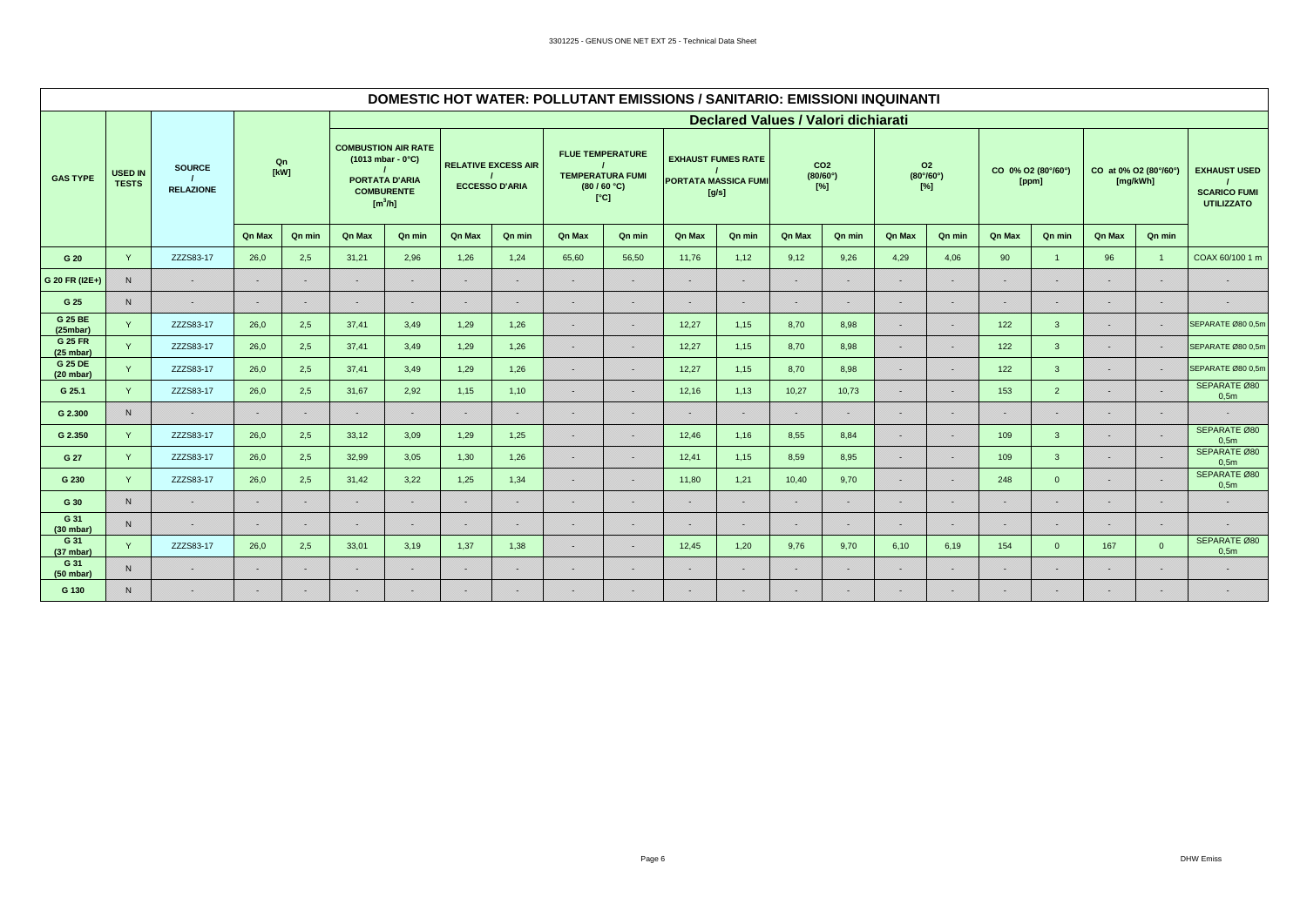# **Regolazione Caldaia Condensazione**

| <b>GENUS ONE NET EXT 25</b><br>3301225   | <b>RPM</b> | <b>Regulation</b><br>Percentage<br>[%] | <b>Parameter</b> |
|------------------------------------------|------------|----------------------------------------|------------------|
| <b>SUPER MIN POWER</b>                   | 800        | $\Omega$                               | none             |
| <b>SUPER MAX POWER</b>                   | 7000       | 100                                    | none             |
| <b>MIN POWER</b>                         | 862        |                                        | 233              |
| <b>MAX CH ABSOLUTE POWER</b>             | 5574       | 77                                     | 234              |
| <b>MAX DHW POWER</b>                     | 6442       | 91                                     | 232              |
| <b>SOFT IGNITION POWER</b>               | 3317       | 44                                     | 220              |
| <b>MAX CH ADJUSTABLE</b><br><b>POWER</b> | 3924       | 65                                     | 231              |

| Réglage de la puissance chauffage /<br>Regolazione della potenza di riscaldamento |            |                |  |  |  |  |  |  |  |  |  |
|-----------------------------------------------------------------------------------|------------|----------------|--|--|--|--|--|--|--|--|--|
| <b>Regulation Percentage [%]</b>                                                  | <b>RPM</b> | Q cal ref [kW] |  |  |  |  |  |  |  |  |  |
| $\overline{0}$                                                                    | 862        | 2,50           |  |  |  |  |  |  |  |  |  |
| 10                                                                                | 1333       | 4,45           |  |  |  |  |  |  |  |  |  |
| 20                                                                                | 1804       | 6,40           |  |  |  |  |  |  |  |  |  |
| 30                                                                                | 2276       | 8,35           |  |  |  |  |  |  |  |  |  |
| 40                                                                                | 2747       | 10,30          |  |  |  |  |  |  |  |  |  |
| 50                                                                                | 3218       | 12,25          |  |  |  |  |  |  |  |  |  |
| 60                                                                                | 3689       | 14,20          |  |  |  |  |  |  |  |  |  |
| 70                                                                                | 4160       | 16,15          |  |  |  |  |  |  |  |  |  |
| 80                                                                                | 4632       | 18,10          |  |  |  |  |  |  |  |  |  |
| 90                                                                                | 5103       | 20,05          |  |  |  |  |  |  |  |  |  |
| 100                                                                               | 5574       | 22,00          |  |  |  |  |  |  |  |  |  |

### **Parameters set for Natural Gas fuel. For other gases' settings, see following page(s).**



|                   |                                  |              |           |     |         | ٢<br>١Ò<br>$\sim$             | $\tilde{N}$<br>$\circ$<br>$\mathbf{\mathbf{t}}$<br>$\sim$ | 吕<br>$\circ$<br>$\overline{ }$<br>$\sim$ | び<br>ന<br>ᠪ<br>$\sim$          | $\overline{\phantom{0}}$<br>0<br>$\sim$<br>$\infty$ | ನ<br>$\ddot{\varphi}$<br>$\infty$<br>$\sim$                           | $-0-0-4$<br>$\sim$ | $\overline{a}$<br>Ó<br>∞<br>$\sim$ | $3-8$<br>Ġ<br>$\sim$          | ന<br>ᡡ<br>$\sim$                                                       | G<br>ന്<br>Ō<br>Ņ                                                                      | $\sim$<br>$\dot{m}$<br>ᡡ<br>$\sim$ | 4<br>က္ပ်<br>ᡩ<br>$\sim$        | ്റ<br>ᡡ<br>$\sim$                           | $0 - 0 - 19$<br>$\sim$                     | $6-2$<br>ထုံ<br>$\sim$     | $\sigma$<br>ن<br>∞<br>$\sim$ | å<br>$\circ$<br>$\infty$<br>$\sim$ | ە<br>œ<br>$\sim$                                                                                    | $\circ$<br>ó<br>Ó<br>$\dot{\sim}$ | $\circ$<br>ه<br>∞<br>$\sim$ | $\infty$<br>ó<br>$\circ$<br>$\sim$ | ന<br>$\overline{\phantom{0}}$<br>$\overline{ }$ | $\circ$<br>$\overline{\phantom{0}}$<br>$\infty$ | 0<br>$\circ$<br>Ó<br>$\ddot{\phantom{1}}$                                                                                 | $0-8$<br>$\overline{ }$<br>$\infty$ | $\sharp$<br>ه<br>$\sigma$                | $3 - 7$<br>$\overline{ }$<br>$\ddot{\phantom{1}}$ |
|-------------------|----------------------------------|--------------|-----------|-----|---------|-------------------------------|-----------------------------------------------------------|------------------------------------------|--------------------------------|-----------------------------------------------------|-----------------------------------------------------------------------|--------------------|------------------------------------|-------------------------------|------------------------------------------------------------------------|----------------------------------------------------------------------------------------|------------------------------------|---------------------------------|---------------------------------------------|--------------------------------------------|----------------------------|------------------------------|------------------------------------|-----------------------------------------------------------------------------------------------------|-----------------------------------|-----------------------------|------------------------------------|-------------------------------------------------|-------------------------------------------------|---------------------------------------------------------------------------------------------------------------------------|-------------------------------------|------------------------------------------|---------------------------------------------------|
|                   | <b>Setting parametri GALEVO2</b> |              |           |     |         | ۴P<br>ڡٟ<br>mfo<br><b>NHV</b> | Ρã<br>Φ<br>ത<br>⋛<br>≭                                    | LO.<br>ω<br>١₩<br>⊫                      | g<br>₽<br>≔<br>ၜႍ<br>$\ddot{}$ | $\sim$<br>군<br>Boile<br>nable                       | ction<br>Sele<br>$\overline{\mathbb{\omega}}$<br>ರ<br>2<br>tmospheric | System<br>lybrid:  | sion<br>ዶ<br>oiler                 | $\omega$<br>Siz<br>Š<br>oiler | $\circ$<br>∼<br><b>a</b><br>∘<br>┶<br>௨<br>원<br>Þ<br>ā<br>P<br>3<br>λă | $\sim$<br>ā<br>Ō.<br>$\mathbf{a}$<br>š<br>$\Delta$<br>djustable<br>$\overline{c}$<br>ă | Φ<br>$\circ$<br>≩<br>ᄒ<br>ă        | perc<br>ā<br>Pow<br>$\tilde{=}$ | perc<br>┶<br>Power<br>bsolute<br>⋖<br>ax CH | mode<br>cycling<br>Anti-<br>$\overline{ }$ | iontrol<br>Speed C<br>gunn | Max<br>ರ<br>Š<br>ę           | MIN<br>ರ<br>ءِ<br>⋍<br>Ê           | vice<br>$\mathbf{a}$<br>$\Omega$<br>$\circ$<br>₽<br>ت<br>ூ<br><b>ات</b><br>$\Box$<br>ဨ<br>ssu<br>a. | Filling<br>sisted                 | ഄ<br>Nod<br>mfo             | Logic<br>₹<br>vitch<br>$\geq$      | γεd<br>id<br>lone                               | atio<br>ŧ<br>ത<br>tion<br>⊂<br>w fu             | $\omega$<br>š<br>⊢<br>٠ê<br>egula <sup>-</sup><br>$\circ$<br>≐<br>$\overline{\phantom{0}}$<br>$\mathbf \omega$<br>$\circ$ | ပ<br>욥<br>↵<br>igh:<br>ě<br>Ξ       | Mode<br>ى<br>ā<br>$\sigma$<br>₽<br>valid | $\overline{\mathsf{M}}$<br>ę<br>₽<br>δiη<br>Zone1 |
| <b>Codice ERP</b> | <b>Descrizione ERP</b>           | Famiglia     | Tipologia | Gas | Paese   | $\frac{8}{2}$                 | $\overline{201}$                                          | 214                                      | 220                            | 223                                                 | 226                                                                   | 227                | 228                                | 229                           | 230                                                                    | 231                                                                                    | 232                                | 233                             | 234                                         | 235                                        | 238                        | 245                          | 246                                | 247                                                                                                 | 248                               | 250                         | 253                                | å                                               | $\frac{1}{2}$                                   | 421                                                                                                                       | 428                                 | 429                                      | $\mathsf{P}$                                      |
| 3301225           | <b>GENUS ONE EXT 25</b>          | <b>GENUS</b> | CCS       | ΝG  | Neutral | 60                            |                                                           | - 1                                      | 44                             | $\overline{0}$                                      | $\mathbf{0}$                                                          | $\mathbf{0}$       | $\mathbf 0$                        | 24                            | $\overline{0}$                                                         | 65                                                                                     | 91                                 | $\mathbf{1}$                    | 77                                          | $\mathbf{1}$                               | $\overline{2}$             | 99                           | 40                                 | $\overline{2}$                                                                                      |                                   |                             | 0                                  | $\mathbf{0}$                                    | $\Omega$                                        | $\mathbf{0}$                                                                                                              | $\overline{0}$                      | $\overline{0}$                           | $\overline{0}$                                    |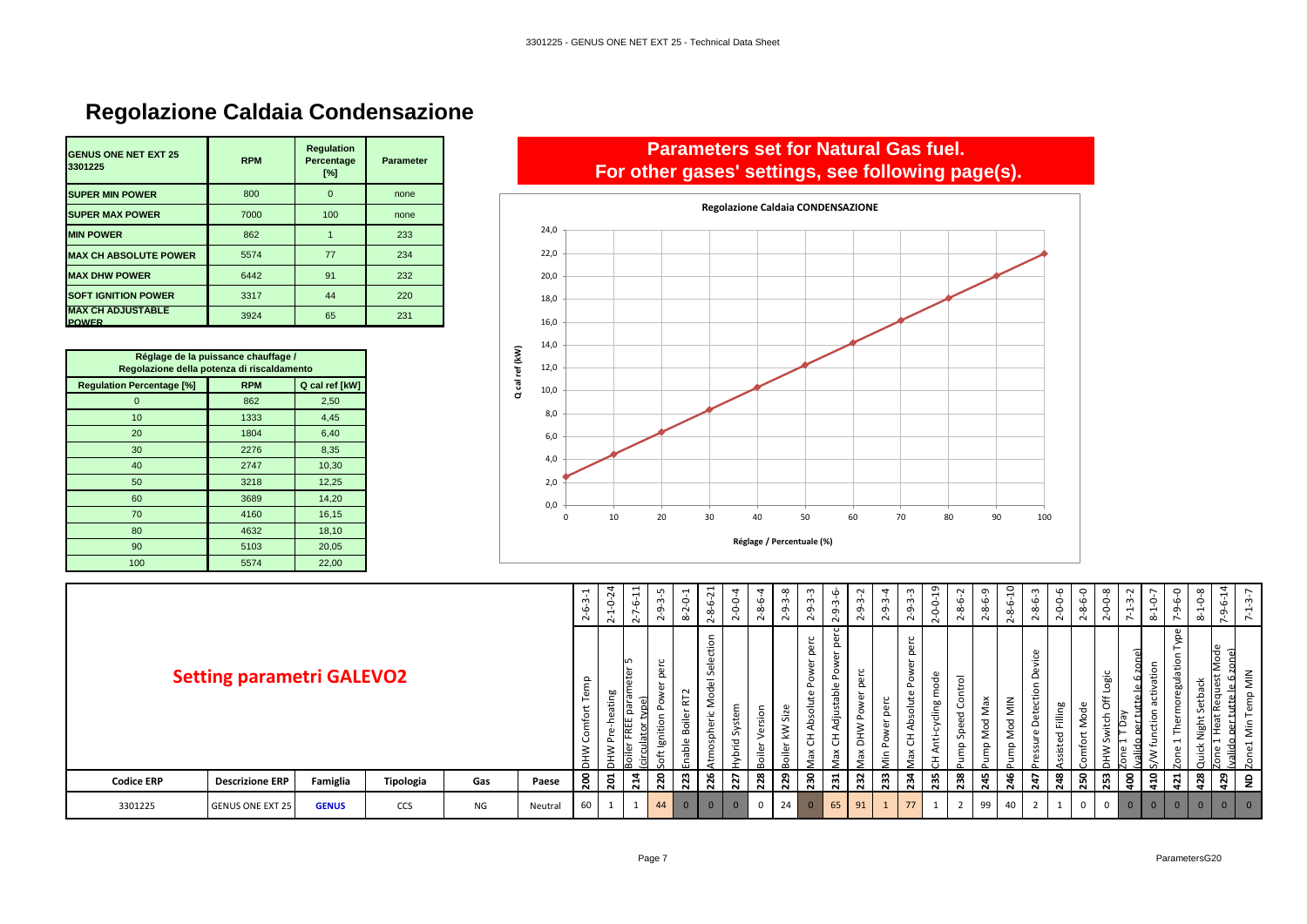# **Regolazione Caldaia Condensazione**

| <b>GENUS ONE NET EXT 25</b><br>3301225   | <b>RPM</b> | <b>Regulation</b><br>Percentage<br>[%] | <b>Parameter</b> |
|------------------------------------------|------------|----------------------------------------|------------------|
| <b>SUPER MIN POWER</b>                   | 800        | O                                      | none             |
| <b>SUPER MAX POWER</b>                   | 7000       | 100                                    | none             |
| <b>MIN POWER</b>                         | 862        |                                        | 233              |
| <b>MAX CH ABSOLUTE POWER</b>             | 5202       | 71                                     | 234              |
| <b>MAX DHW POWER</b>                     | 6256       | 88                                     | 232              |
| <b>SOFT IGNITION POWER</b>               | 3317       | 44                                     | 220              |
| <b>MAX CH ADJUSTABLE</b><br><b>POWER</b> | 3924       | 65                                     | 231              |

| Réglage de la puissance chauffage /<br>Regolazione della potenza di riscaldamento |            |                |  |  |  |  |
|-----------------------------------------------------------------------------------|------------|----------------|--|--|--|--|
| <b>Regulation Percentage [%]</b>                                                  | <b>RPM</b> | Q cal ref [kW] |  |  |  |  |
| 0                                                                                 | 862        | 2,50           |  |  |  |  |
| 10                                                                                | 1296       | 4,45           |  |  |  |  |
| 20                                                                                | 1730       | 6,40           |  |  |  |  |
| 30                                                                                | 2164       | 8,35           |  |  |  |  |
| 40                                                                                | 2598       | 10,30          |  |  |  |  |
| 50                                                                                | 3032       | 12,25          |  |  |  |  |
| 60                                                                                | 3466       | 14,20          |  |  |  |  |
| 70                                                                                | 3900       | 16,15          |  |  |  |  |
| 80                                                                                | 4334       | 18,10          |  |  |  |  |
| 90                                                                                | 4768       | 20,05          |  |  |  |  |
| 100                                                                               | 5202       | 22,00          |  |  |  |  |

# **Settings for LPG**

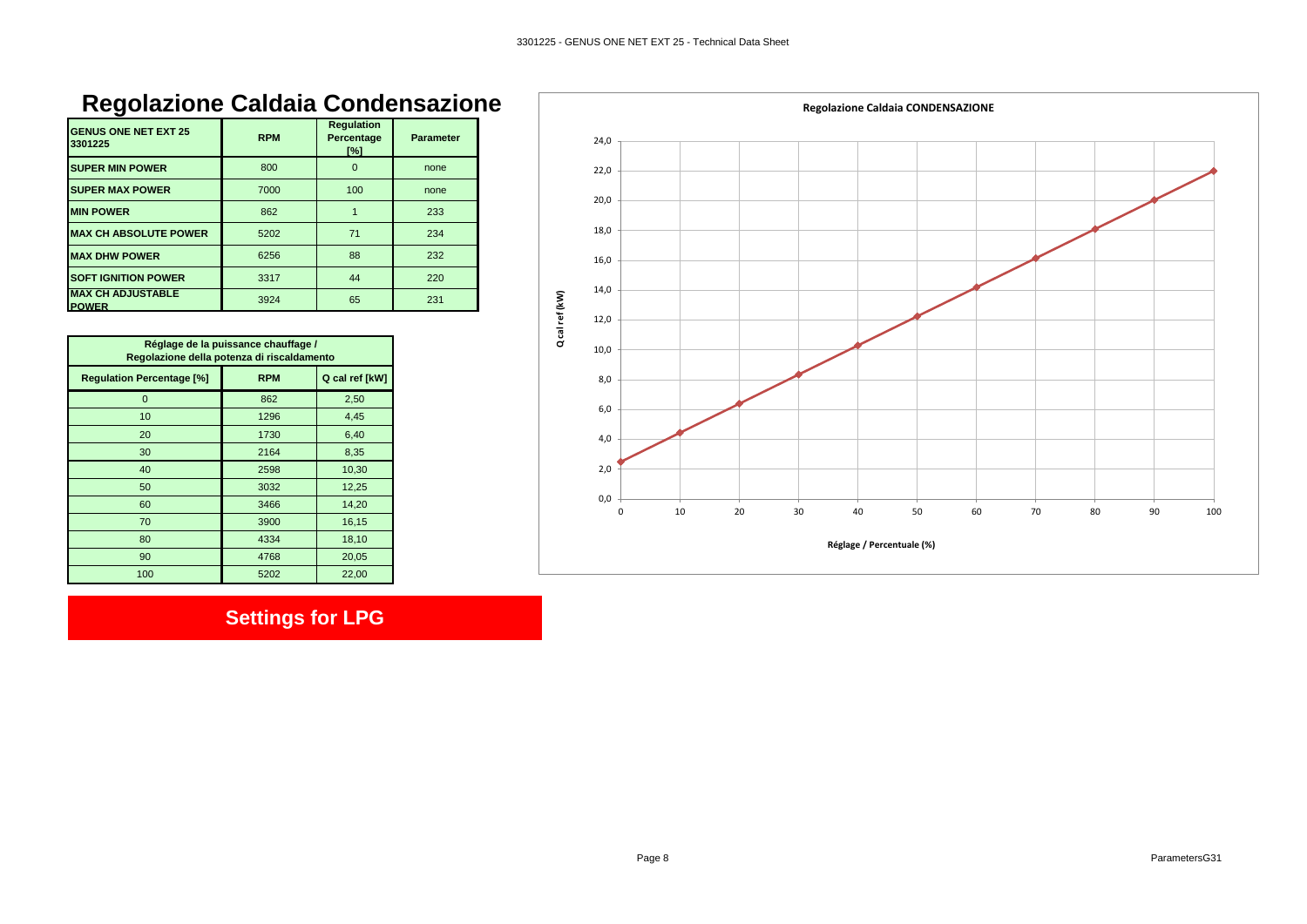# **Regolazione Caldaia Condensazione**

| <b>GENUS ONE NET EXT 25</b><br>3301225   | <b>RPM</b> | <b>Regulation</b><br>Percentage<br>$\lceil\% \rceil$ | <b>Parameter</b> |
|------------------------------------------|------------|------------------------------------------------------|------------------|
| <b>SUPER MIN POWER</b>                   | 800        | $\Omega$                                             | none             |
| <b>SUPER MAX POWER</b>                   | 7000       | 100                                                  | none             |
| <b>MIN POWER</b>                         | 862        |                                                      | 233              |
| <b>MAX CH ABSOLUTE POWER</b>             | 5078       | 69                                                   | 234              |
| <b>MAX DHW POWER</b>                     | 6008       | 84                                                   | 232              |
| <b>SOFT IGNITION POWER</b>               | 3280       | 47                                                   | 220              |
| <b>MAX CH ADJUSTABLE</b><br><b>POWER</b> | 3686       | 67                                                   | 231              |

| Réglage de la puissance chauffage /<br>Regolazione della potenza di riscaldamento |            |                |  |  |  |  |
|-----------------------------------------------------------------------------------|------------|----------------|--|--|--|--|
| <b>Regulation Percentage [%]</b>                                                  | <b>RPM</b> | Q cal ref [kW] |  |  |  |  |
| 0                                                                                 | 862        | 2,50           |  |  |  |  |
| 10                                                                                | 1284       | 4,45           |  |  |  |  |
| 20                                                                                | 1705       | 6,40           |  |  |  |  |
| 30                                                                                | 2127       | 8,35           |  |  |  |  |
| 40                                                                                | 2548       | 10,30          |  |  |  |  |
| 50                                                                                | 2970       | 12,25          |  |  |  |  |
| 60                                                                                | 3392       | 14,20          |  |  |  |  |
| 70                                                                                | 3813       | 16,15          |  |  |  |  |
| 80                                                                                | 4235       | 18,10          |  |  |  |  |
| 90                                                                                | 4656       | 20,05          |  |  |  |  |
| 100                                                                               | 5078       | 22,00          |  |  |  |  |

# **Settings for G230**

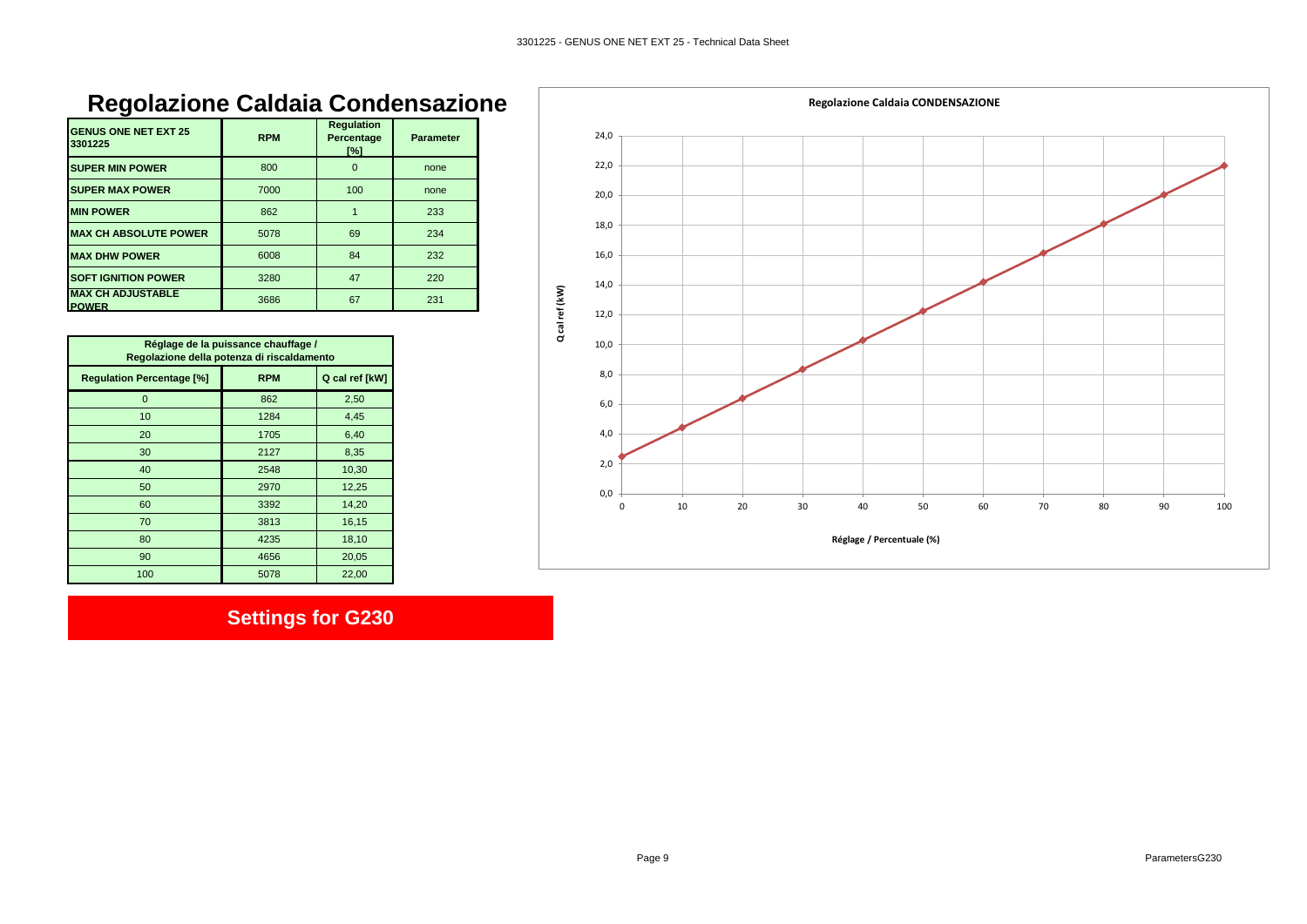| Expansion tank precharge pressure /<br>777S83-17<br>har<br>Pressione di precarica vaso di espansione<br>Total/Useful capacity of Expansion tank /<br>6.5<br>ZZZS83-17<br>L<br>Capacità totale/utile del vaso di espansione<br>Nominal capacity of Expansion Tank /<br>8<br>777S83-17<br>L<br>Capacità nominale Vaso di espansione |
|-----------------------------------------------------------------------------------------------------------------------------------------------------------------------------------------------------------------------------------------------------------------------------------------------------------------------------------|
|                                                                                                                                                                                                                                                                                                                                   |
|                                                                                                                                                                                                                                                                                                                                   |
|                                                                                                                                                                                                                                                                                                                                   |
| Voir graphique / Vedi grafico /<br>System capacity at 75°C/35 °C /<br>L.<br>ZZZS83-17<br>Refer to diagram<br>Contenuto d'acqua dell'impianto a 75°C/35 °C                                                                                                                                                                         |
| Max safety valve pressure for CH circuit /<br>3<br>ZZZS83-17<br>har<br>Massima pressione valvola sicurezza circuito riscaldamento                                                                                                                                                                                                 |
| Voir "caractéristiques hydrauliques" /<br>Available pressure for installation at:/<br>Vedi "caratteristiche idrauliche" /<br>777S83-17<br>$m_{CF}$<br>Pressione disponibile per l'installazione a: 0/500/1000/1300 [I/h]<br>Refer to "hydraulic characteristics"                                                                  |
| Max condensate flow (if applicable)/<br>2,6<br>ZZZS83-17<br>I/h<br>Portata massima condensa (se applicabile)                                                                                                                                                                                                                      |

#### **DOMESTIC WATER Circuit characteristics / Caratteristiche circuito SANITARIO**

|                                                      |           | Declared Values / Valori dichiarati |                | Source /<br>Relazione |  |
|------------------------------------------------------|-----------|-------------------------------------|----------------|-----------------------|--|
|                                                      |           | Max                                 | <b>Min</b>     |                       |  |
| Minimum water draw for ignition /                    | l/min     |                                     | $\mathfrak{p}$ | 777S83-17             |  |
| Minima portata acqua di accensione                   |           |                                     |                |                       |  |
| Minimum DHW operating pressure /                     | har       |                                     | 0.2            | 777S83-17             |  |
| Pressione di esercizio circuito sanitario minima     |           |                                     |                |                       |  |
| DHW Temperature control range /                      | °C        | 60                                  | 36             | 777S83-17             |  |
| Range regolazione Temperatura acqua sanitaria        |           |                                     |                |                       |  |
| Useful volume of DHW Expansion tank (if installed) / | L         |                                     |                | 777S83-17             |  |
| Volume utile vaso espansione sanitario (se previsto) |           |                                     |                |                       |  |
| DHW Expansion tank precharge pressure /              | har       |                                     |                | 777S83-17             |  |
| Pressione di precarica vaso espansione sanitario     |           |                                     |                |                       |  |
| Flow Rate limiter /                                  | l/min     |                                     | N              | 777S83-17             |  |
| Limitatore di portata                                |           |                                     |                |                       |  |
| DHW Max operating pressure /                         | bar       | $\overline{7}$                      |                | ZZZS83-17             |  |
| Massima pressione di esercizio circuito sanitario    |           |                                     |                |                       |  |
| Storage Boilers / Caldaie con bollitore integrato    |           |                                     |                |                       |  |
| Cooling constant ( $\Delta T = 45$ K) /              | W-24h/l/K |                                     |                |                       |  |
| Costante di raffreddamento ( $\Delta T = 45K$ )      |           |                                     |                |                       |  |
| Heat losses compensation ( $\Delta T = 45$ K) /      | W         |                                     |                |                       |  |
| Consumo per il mantenimento ( $\Delta T = 45$ K)     |           |                                     |                |                       |  |
| Heat-up duration (from 15°C to 60°C) /               | min       |                                     | ×              |                       |  |
| Tempo di riscaldamento bollitore (da 15°C a 60 °C)   |           |                                     |                |                       |  |
| Storage useful volume /                              |           |                                     |                |                       |  |
| Volume utile bollitore                               |           |                                     |                |                       |  |
| Safety valve rated pressure /                        | bar       |                                     |                |                       |  |
| Pressione di taratura valvola di sicurezza           |           |                                     |                |                       |  |

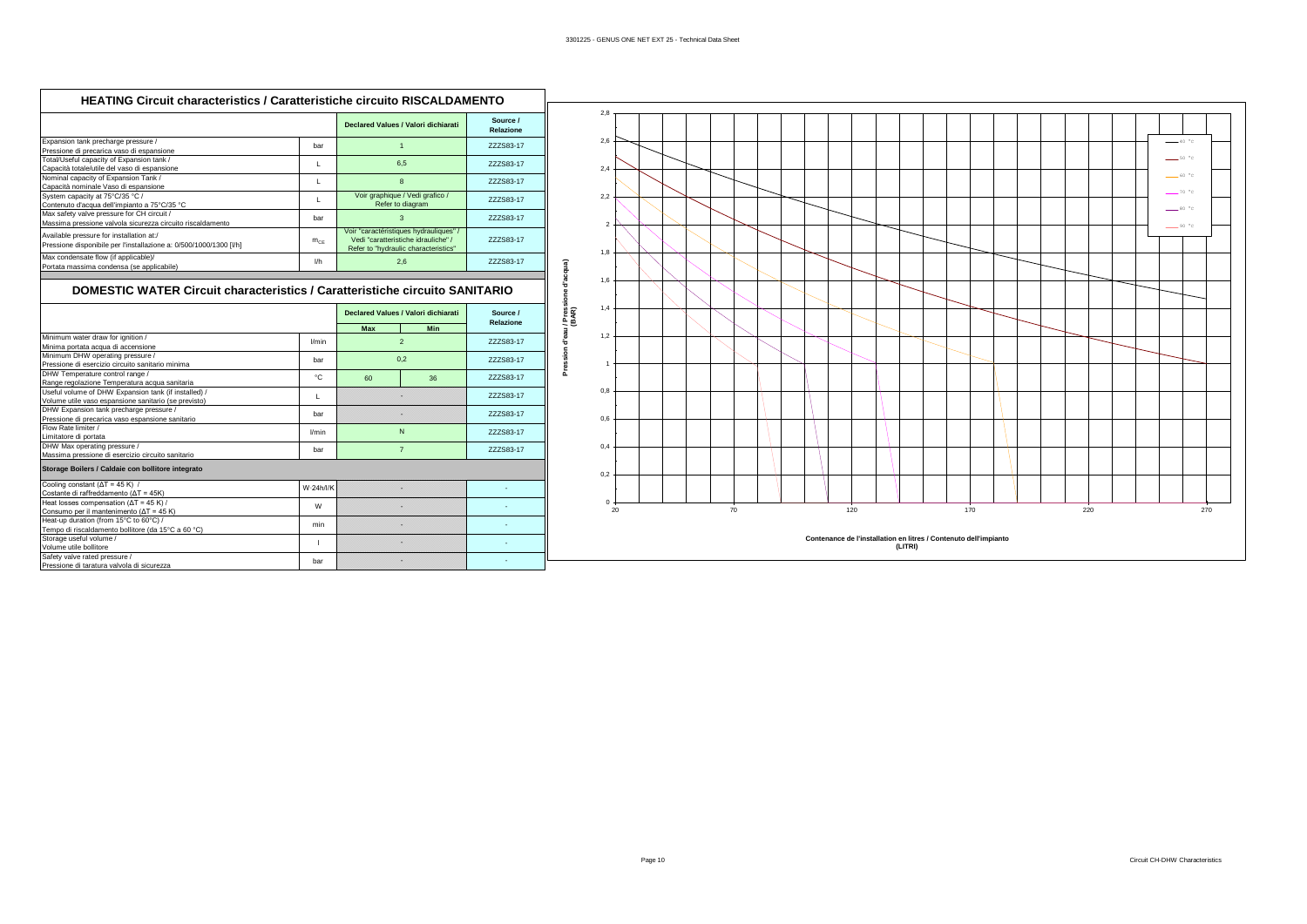| Flue exhaust /<br>Scarico fumi     | <b>Measured Values /</b><br>Valori Misurati | Source /<br>Relazione |           |
|------------------------------------|---------------------------------------------|-----------------------|-----------|
| Safety Pressure switch /           | mbar                                        |                       | ZZZS83-17 |
| Pressostato di sicurezza           | Pa                                          |                       | ZZZS83-17 |
| Residual exhaust pressure /        | mbar                                        |                       | ZZZS83-17 |
| Pressione residua di evacuazione   | Pa                                          | 100                   | ZZZS83-17 |
| Minimum draw at Rated Power /      | mbar (For 1m<br>chimney)                    | 0.029                 | ZZZS83-17 |
| Tiraggio Minimo a Potenza nominale | Pa (For 1m)<br>chimney)                     | 2.91                  | ZZZS83-17 |

| Declared Values / Valori dichiarati                                                    |                |     |                 |    |           |     |               |                 | Source /         |                 |                 |    |                |     |    |               |                |           |
|----------------------------------------------------------------------------------------|----------------|-----|-----------------|----|-----------|-----|---------------|-----------------|------------------|-----------------|-----------------|----|----------------|-----|----|---------------|----------------|-----------|
|                                                                                        |                |     |                 |    |           |     | <b>Type B</b> |                 |                  |                 |                 |    |                |     |    |               |                | Relazione |
| <b>B1</b>                                                                              |                |     | $80/80$ (s1+s2) |    |           |     |               | $60/60$ (s1+s2) |                  | <b>Diam 125</b> | <b>Diam 130</b> |    |                |     |    |               |                |           |
| Diaphram /<br>Diaframma                                                                | mm             | ×   |                 | ×  |           | 8   |               |                 | 88               |                 | 88              |    |                |     |    |               |                | ZZZS83-17 |
| Minimum Air/Flue length /<br>Lunghezza minima aria/fumi                                | m/m            | 88  |                 | 88 |           | 獜   |               |                 | ×                |                 | œ               |    |                |     |    |               |                | ZZZS83-17 |
| Maximum Air/Flue length /<br>Lunghezza massima aria/fumi                               | m/m            | 88  | 88              | 88 | 88        | 88  | 백             | 88              | ▩                | æ               | 88              |    |                |     |    |               |                | ZZZS83-17 |
| B <sub>2</sub> (same as C <sub>5</sub> )                                               |                |     | 80/80 (s1+s2)   |    |           |     |               | $60/60$ (s1+s2) |                  |                 |                 |    |                |     |    |               |                |           |
| Diaphram /                                                                             |                |     |                 |    |           |     |               |                 |                  |                 |                 |    |                |     |    |               |                |           |
| Diaframma<br>Minimum Air/Flue length /                                                 | mm             | 88  |                 | 83 | <b>NO</b> | 88  |               |                 | <b>NO</b>        |                 |                 |    |                |     |    |               |                | ZZZS83-17 |
| Lunghezza minima aria/fumi                                                             | m/m            | 888 | 82              | 88 | 0,5       | 888 | 88            | 82              | 0,5              |                 |                 |    |                |     |    |               |                | ZZZS83-17 |
| Maximum Air/Flue length /                                                              | m/m            | 88  |                 | 쪽  | 60        | 88  | œ             |                 | 16               |                 |                 |    |                |     |    |               |                | ZZZS83-17 |
| Lunghezza massima aria/fumi                                                            |                |     |                 |    |           |     |               |                 |                  |                 |                 |    |                |     |    |               |                |           |
| B <sub>3</sub> (same as C <sub>1</sub> )                                               |                |     |                 |    |           |     |               |                 |                  |                 | 60/100 (coax)   |    |                |     |    | 80/125 (coax) |                |           |
| Diaphram /<br>Diaframma                                                                | m <sub>m</sub> |     |                 |    |           |     |               |                 |                  |                 |                 |    | NO             |     |    |               | <b>NO</b>      | ZZZS83-17 |
| Minimum Air/Flue length /<br>Lunghezza minima aria/fumi                                | m/m            |     |                 |    |           |     |               |                 |                  |                 | 88              | 8  |                | ×   | ×  |               | $\overline{1}$ | ZZZS83-17 |
| Maximum Air/Flue length /<br>Lunghezza massima aria/fumi                               | m/m            |     |                 |    |           |     |               |                 |                  |                 | 88              | 88 | $\mathbf{R}$   | 88  | 88 | 83            | 21             | ZZZS83-17 |
|                                                                                        |                |     |                 |    |           |     | Type C        |                 |                  |                 |                 |    |                |     |    |               |                | Source /  |
|                                                                                        |                |     | $80/80$ (s1=s2) |    |           |     |               | $60/60$ (s1=s2) |                  |                 | 60/100 (coax)   |    |                |     |    | 80/125 (coax) |                | Relazione |
| C1<br>Diaphram /<br>Diaframma                                                          | mm             | 88  |                 | ×  | <b>NO</b> | 88  |               |                 | <b>NO</b>        | 83              |                 |    | <b>NO</b>      | 838 |    |               | <b>NO</b>      | ZZZS83-17 |
| Minimum Air/Flue length /<br>Lunghezza minima aria/fumi                                | m              | 88  | 82              | 88 | 0,5       | æ   | 88            | 828             | 0,5              | 82              | 88              | 8  | $\overline{1}$ | 828 | 88 | 88            | $\overline{1}$ | ZZZS83-17 |
| Maximum Air/Flue length /                                                              | m              | 88  | 82              | 88 | 36        | w   | и             |                 | $\overline{7}$   | œ               | 88              | 88 | $\mathbf{8}$   | m   | 33 | 838           | 21             | ZZZS83-17 |
| Lunghezza massima aria/fumi                                                            |                |     |                 |    |           |     |               |                 |                  |                 |                 |    |                |     |    |               |                |           |
| C3<br>Diaphram /                                                                       |                |     | $80/80$ (s1=s2) |    |           |     |               | $60/60$ (s1=s2) |                  |                 | 60/100 (coax)   |    |                |     |    | 80/125 (coax) |                |           |
|                                                                                        | mm             | B   |                 | 88 | <b>NO</b> | x   |               |                 | <b>NO</b>        | æ               |                 | 적  | <b>NO</b>      | 32  |    |               | <b>NO</b>      | ZZZS83-17 |
| Diaframma<br>Minimum Air/Flue length /<br>Lunghezza minima aria/fumi                   | m              | x   |                 | 8  | 0,5       | 88  |               |                 | 0,5              |                 | 88              | 읞  | $\overline{1}$ | 瀉   |    |               | $\overline{1}$ | ZZZS83-17 |
| Maximum Air/Flue length /<br>Lunghezza massima aria/fumi                               | m              | 88  | 82              | 88 | 48        | 88  | 88            |                 | 10 <sup>°</sup>  | 88              | 828             | 8  | $\mathbf{8}$   | 88  | 88 | 3233          | 21             | ZZZS83-17 |
|                                                                                        |                |     |                 |    |           |     |               |                 |                  |                 |                 |    |                |     |    |               |                |           |
| C4<br>Diaphram /                                                                       |                |     | 80/80 (s1=s2)   |    |           |     |               | $60/60$ (s1=s2) |                  |                 | 60/100 (coax)   |    |                |     |    | 80/125 (coax) |                |           |
| Diaframma<br>Minimum Air/Flue length /                                                 | mm             | 33  |                 | 83 | <b>NO</b> | æ   |               |                 | <b>NO</b>        | 88              |                 | 鬻  | <b>NO</b>      | 33  |    |               | <b>NO</b>      | ZZZS83-17 |
| Lunghezza minima aria/fumi                                                             | m              | 88  |                 | 88 | 0,5       | 88  |               |                 | 0,5              |                 | 88              | ×  | $\overline{1}$ | œ   |    | æ             | $\overline{1}$ | ZZZS83-17 |
| Maximum Air/Flue length /<br>Lunghezza massima aria/fumi                               | m              | 88  | 88              | x  | 36        | 88  | 巖             | 828             | $\boldsymbol{8}$ | 828             | 83              | 88 | 8              | 88  | 33 | 828           | 21             | ZZZS83-17 |
|                                                                                        |                |     |                 |    |           |     |               |                 |                  |                 |                 |    |                |     |    |               |                |           |
| C5/C8<br>Diaphram /                                                                    |                |     | 80/80 (s1+s2)   |    |           |     |               | 60/60 (s1+s2)   |                  |                 |                 |    |                |     |    |               |                |           |
| <b>Diaframma</b>                                                                       | mm             | ×   |                 | 88 | <b>NO</b> | 88  |               | 3223            | <b>NO</b>        |                 |                 |    |                |     |    |               |                | ZZZS83-17 |
| Minimum Air/Flue length /                                                              | m/m            | 88  | 828             | 88 | 0,5       | 898 | 88            | 828             | 0,5              |                 |                 |    |                |     |    |               |                | ZZZS83-17 |
| Lunghezza minima aria/fumi<br>Maximum Air/Flue length /<br>Lunghezza massima aria/fumi | m/m            | X.  | 88              | 93 | 60        | 88  | 웧             |                 | 16               |                 |                 |    |                |     |    |               |                | ZZZS83-17 |
|                                                                                        |                |     |                 |    |           |     |               |                 |                  |                 |                 |    |                |     |    |               |                |           |
| C9<br>Diaphram /                                                                       |                |     |                 |    |           |     |               |                 |                  |                 |                 |    |                |     |    | 80/125 (coax) |                |           |
| Diaframma                                                                              | mm             |     |                 |    |           |     |               |                 |                  |                 |                 |    |                | œ   |    | 3223          | 88             | ZZZS83-17 |
| Minimum Air/Flue length /<br>Lunghezza minima aria/fum                                 | m              |     |                 |    |           |     |               |                 |                  |                 |                 |    |                | ×   |    |               | ×              | ZZZS83-17 |
| Maximum Air/Flue length /<br>Lunghezza massima aria/fumi                               | m              |     |                 |    |           |     |               |                 |                  |                 |                 |    |                | œ   | 22 | 3233          | ×              | ZZZS83-17 |

 $\overline{\phantom{0}}$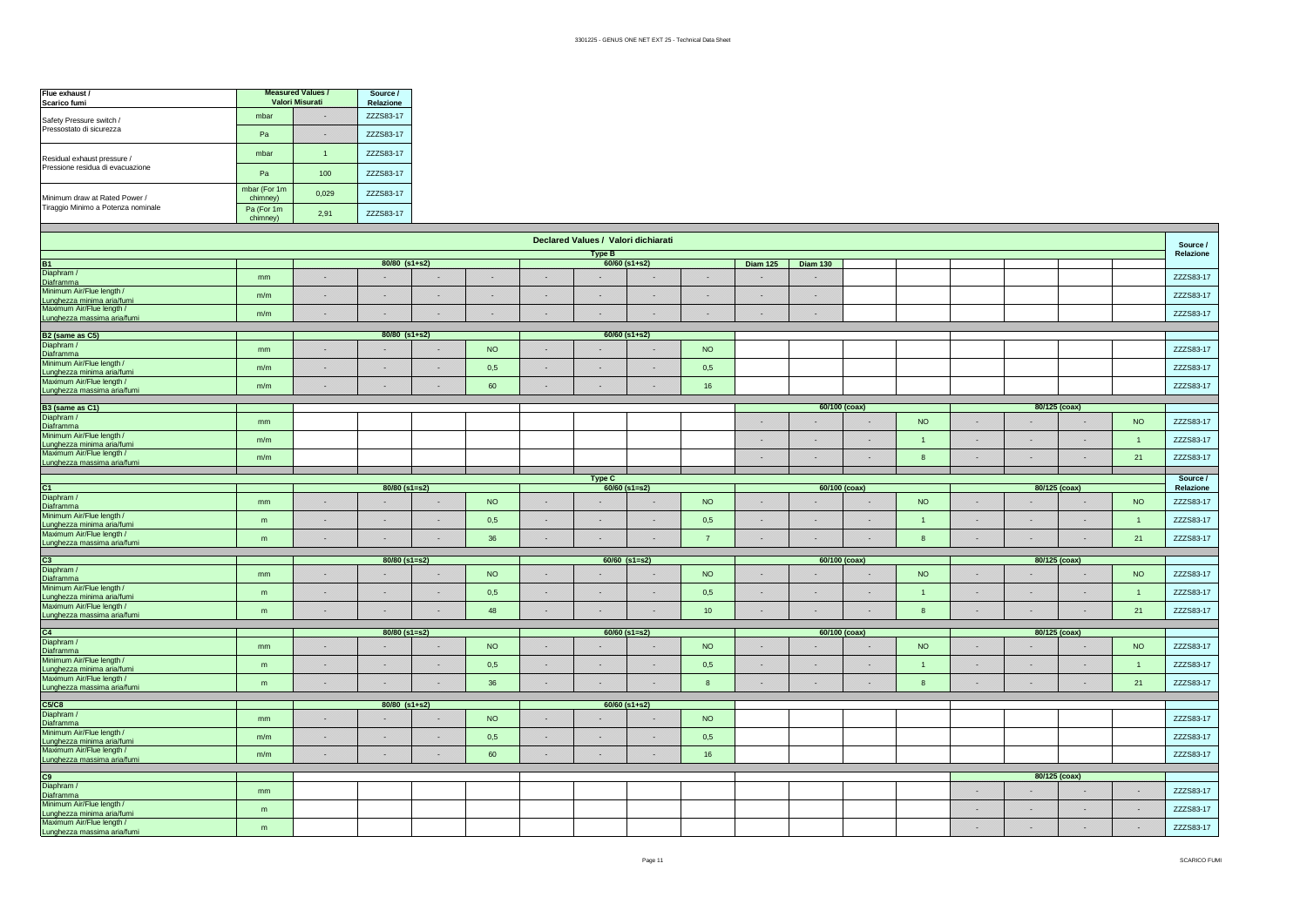| <b>24 HE</b>                                     |    |                                               |                              |  |  |  |  |
|--------------------------------------------------|----|-----------------------------------------------|------------------------------|--|--|--|--|
| Dimensions and Weight /<br>Dimensioni e Peso     |    | <b>Declared Values /</b><br>Valori dichiarati | Source /<br><b>Relazione</b> |  |  |  |  |
|                                                  | mm | A                                             | 835                          |  |  |  |  |
|                                                  | mm | B                                             |                              |  |  |  |  |
| <b>Boiler Dimensions /</b><br>Dimensione caldaia | mm | С                                             | 530                          |  |  |  |  |
|                                                  | mm | D                                             |                              |  |  |  |  |
|                                                  | mm | E                                             | 280                          |  |  |  |  |
|                                                  | mm | F                                             |                              |  |  |  |  |
|                                                  | mm | G                                             |                              |  |  |  |  |
|                                                  | mm | H                                             |                              |  |  |  |  |
|                                                  | mm |                                               |                              |  |  |  |  |
| Empty boiler weight /<br>Peso caldaia            |    | kg                                            | 34,3                         |  |  |  |  |
| Boiler + Box Weight /<br>Peso caldaia + imballo  | kg |                                               | 38,1                         |  |  |  |  |

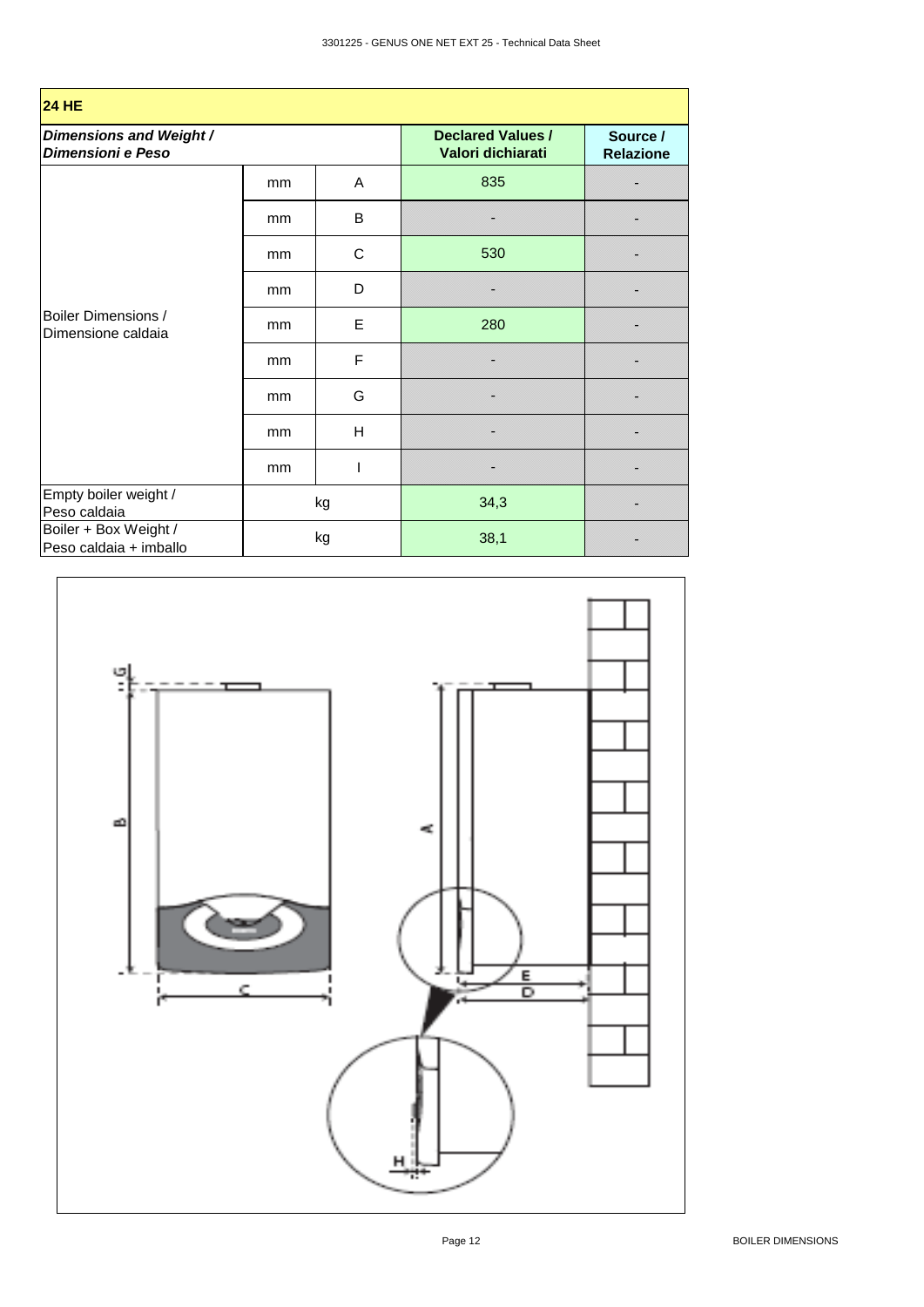| Hydraulic fittings /<br>Raccordi idraulici                                                                         |                                    | <b>Declared Values /</b><br>Valori dichiarati | Source /<br><b>Relazione</b> |
|--------------------------------------------------------------------------------------------------------------------|------------------------------------|-----------------------------------------------|------------------------------|
| Central Heating Circuit (Flow / Return) /<br>Circuito riscaldamento (mandata / ritorno)                            | inch                               | 3/4                                           |                              |
| Domestic Hot Water (Inlet / Outlet) /                                                                              | inch                               | 1/2                                           |                              |
| Circuito sanitario (ingresso fredda / uscita calda)                                                                |                                    |                                               |                              |
| Central Heating Circuit Safety valve /<br>Valvola di sicurezza circuito riscaldamento                              | inch                               | 3/8                                           |                              |
| Domestic Hot Water circuit Safety valve (if applicable) /<br>Valvola di sicurezza circuito sanitario (se presente) | inch                               | 3/8                                           |                              |
| Condensate outlet /<br>Scarico condensa                                                                            | mm                                 | 15                                            |                              |
| Gas inlet /<br>Circuito gas                                                                                        | inch                               | 3/4                                           |                              |
|                                                                                                                    |                                    |                                               |                              |
| <b>Ambient Conditions/</b>                                                                                         |                                    | <b>Declared Values /</b>                      | Source /                     |
| Condizioni ambientali                                                                                              |                                    | Valori dichiarati                             | <b>Relazione</b>             |
| Maximum/minimum operating temperatures /<br>Temperatura di funzionamento Max/Min                                   | $^{\circ}C$                        | $-15$                                         |                              |
| Max flue temperature at limit condition /                                                                          |                                    |                                               |                              |
| Massima temperatura fumi nelle condizioni limite di<br>funzionamento                                               | $\rm ^{\circ}C$                    | 74,9                                          |                              |
| Installation in Partially Protected area /                                                                         |                                    |                                               |                              |
| Installazione in luoghi Parzialmente Protetti                                                                      | Y/N                                | <b>NO</b>                                     |                              |
| Dimensions and weight /                                                                                            |                                    | <b>Declared Values /</b>                      | Source /                     |
| Dimensioni e Peso                                                                                                  |                                    | Valori dichiarati                             | <b>Relazione</b>             |
| Box dimensions (Hxlxp) /                                                                                           | mm/mm/mm                           | $\frac{1}{2}$                                 |                              |
| Dimensioni imballo (Hxlxp)<br>Boiler dimensions (Hxlxp) /                                                          |                                    |                                               |                              |
| Dimensioni caldaie (Hxlxp)                                                                                         | mm/mm/mm                           | $-/530/280$                                   |                              |
| Empty boiler weight /<br>Peso caldaia                                                                              | kg                                 | 34,3                                          |                              |
| Boiler + Boxing Weight /<br>Peso caldaia + imballo                                                                 | kg                                 | 38,1                                          |                              |
| Dimensions and pieces Pallet /<br>Dimensioni e numero pezzi pallet                                                 | mm/mm/mm, pc                       | / /, pieces/pallet                            |                              |
|                                                                                                                    |                                    |                                               |                              |
| Main boiler components /                                                                                           |                                    | <b>Declared Values /</b>                      | Source /                     |
| Componenti principali della caldaia                                                                                |                                    | Valori dichiarati                             | <b>Relazione</b>             |
| PCB/                                                                                                               |                                    | <b>TERMOWATT</b>                              |                              |
| Scheda elettronica                                                                                                 |                                    | 000342033100                                  |                              |
| Burner /                                                                                                           |                                    | <b>BURNER 24 GALEVO2 HE CCS</b>               |                              |
| <b>Bruciatore</b>                                                                                                  |                                    | 400010004000                                  |                              |
| Gas Valve /                                                                                                        |                                    | <b>GAS VALVE CCS BP</b>                       |                              |
| Valvola gas                                                                                                        |                                    | 400040017500                                  |                              |
| Flue Pressure switch /                                                                                             |                                    | <b>NOT PRESENT</b>                            |                              |
| Pressostato fumi                                                                                                   |                                    |                                               |                              |
| Gas collector /                                                                                                    |                                    |                                               |                              |
| Collettore gas                                                                                                     |                                    |                                               |                              |
| Silencer /                                                                                                         | SILENZIATORE TOP 24-30KW 2HE SPEC. |                                               |                              |
| Silenziatore                                                                                                       |                                    | 520050003000                                  |                              |
| Fan /<br>Ventilatore                                                                                               |                                    | FAN 118 325V ENTRY HE EVO<br>740130016102     |                              |
|                                                                                                                    |                                    | PUMP MODULATING 5M 2ND STEP                   |                              |
| Circulation Pump /<br>Pompa circolatore                                                                            |                                    | 480080038400                                  |                              |
| Primary heat exchanger /                                                                                           |                                    | <b>CIRCOND 24 KW</b>                          |                              |
| Scambiatore primario                                                                                               |                                    | 640010004502                                  |                              |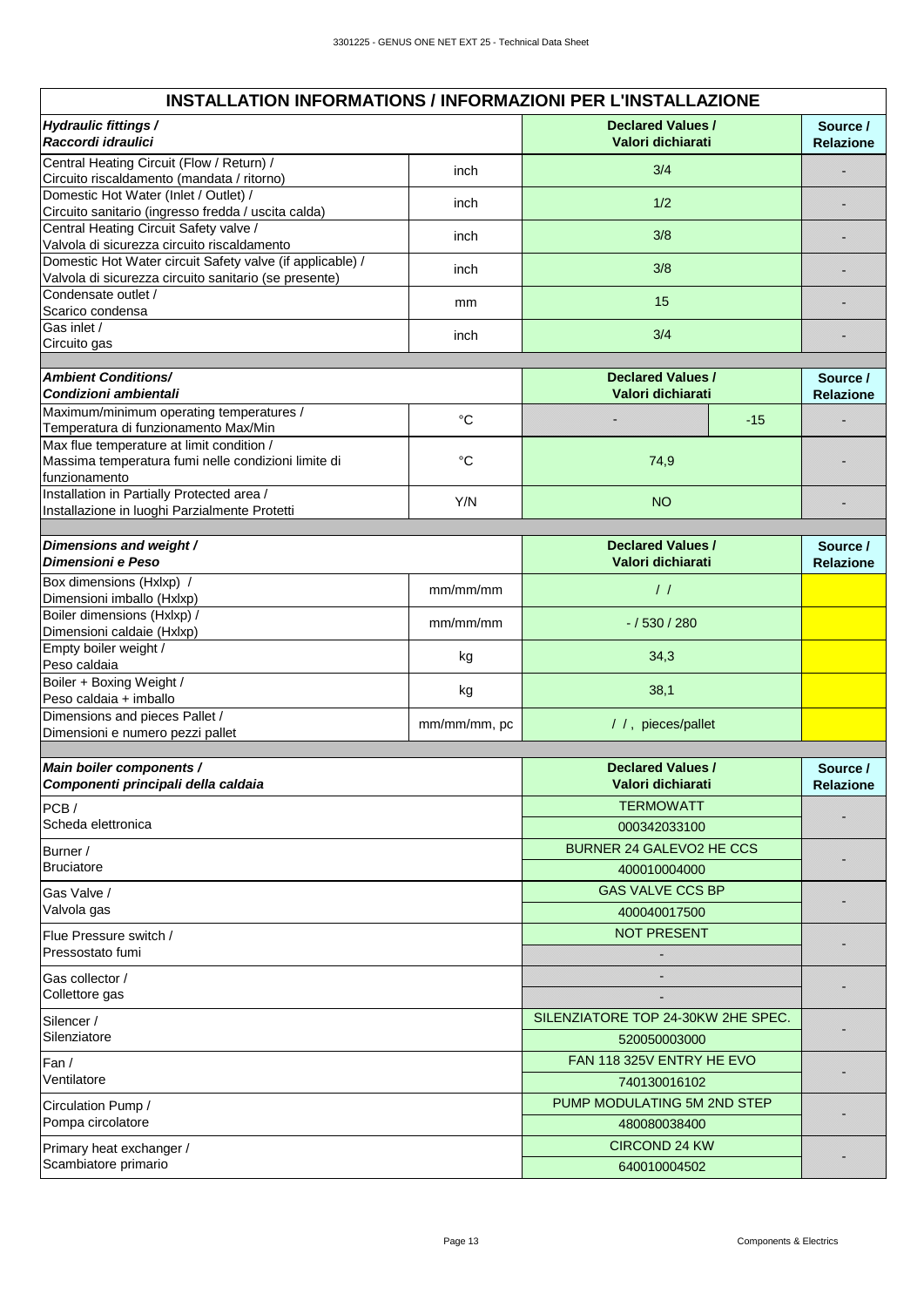| Secondary heat exchanger (plates) /                                              |             |                             |                                               |            |                               |
|----------------------------------------------------------------------------------|-------------|-----------------------------|-----------------------------------------------|------------|-------------------------------|
| Scambiatore secondario a piastre                                                 |             |                             |                                               |            |                               |
|                                                                                  |             |                             |                                               |            |                               |
| Electric supply /                                                                |             |                             | <b>Declared Values /</b>                      |            | Source /                      |
| Alimentazione elettrica                                                          |             |                             | Valori dichiarati                             |            | <b>Relazione</b>              |
| Voltage and Frequency /                                                          |             |                             |                                               |            |                               |
| Tensione e Frequenza                                                             | (V / Hz)    |                             | 230/50                                        |            | ZZZS83-17                     |
| Phase/Neutral independence /                                                     |             |                             |                                               |            |                               |
| Indipendenza fase/neutra                                                         | (Yes / No)  |                             |                                               | ZZZS83-17  |                               |
| Max current load /                                                               | A           |                             |                                               |            | ZZZS83-17                     |
| Massima corrente assorbita                                                       |             |                             | 0,43                                          |            |                               |
| Total Electric power absorption in MAX DHW /                                     | W           |                             | 99                                            |            | ZZZS83-17                     |
| Potenza elettrica assorbita totale in MAX Sanitario                              |             |                             |                                               |            |                               |
| Total Electric power absorption in MAX CH /                                      | W           |                             | 85                                            |            | ZZZS83-17                     |
| Potenza elettrica assorbita totale in MAX Riscaldamento                          |             |                             |                                               |            |                               |
| Burner Electric power /                                                          | W           |                             |                                               |            | ZZZS83-17                     |
| Potenza elettrica bruciatore                                                     |             |                             |                                               |            |                               |
| Electric absorption at average power /<br>Potenza assorbita a potenza intermedia | W           |                             |                                               |            | ZZZS83-17                     |
| Electric absorption at minimum power /                                           |             |                             |                                               |            |                               |
| Potenza assorbita a potenza minima                                               | W           |                             |                                               |            | ZZZS83-17                     |
| Electric absorption with no load /                                               |             |                             |                                               |            |                               |
| Potenza assorbita a carico nullo                                                 | W           |                             | 3,1                                           |            | ZZZS83-17                     |
| Fan / Ventilatore                                                                |             | <b>Max DHW</b>              | <b>Max CH</b>                                 | <b>Min</b> |                               |
| Electric power - Fan /                                                           |             |                             |                                               |            |                               |
| Potenza elettrica ventilatore                                                    | W           | 46,4                        | 31,8                                          | 2,0        |                               |
| <b>Circulation Pump / Pompa Circolazione</b>                                     |             |                             |                                               |            |                               |
| Circulation pump type /                                                          |             | PUMP MODULATING 5M 2ND STEP | ×                                             |            |                               |
| Circulation pump speeds /                                                        | $n^{\circ}$ |                             |                                               |            |                               |
| Velocità del circolatore                                                         |             |                             | Modulating                                    |            |                               |
| Circulation pump control /                                                       |             |                             |                                               |            |                               |
| Gestione circolatore                                                             |             |                             | Automatic                                     |            |                               |
| Electric absorption at /                                                         | W           |                             |                                               |            |                               |
| Potenza elettrica a V1 o 0%PWM                                                   |             |                             |                                               |            |                               |
| Electric absorption at /                                                         | W           |                             | 16,7                                          |            |                               |
| Potenza elettrica a V2 o 40%PWM                                                  |             |                             |                                               |            |                               |
| Electric absorption at /<br>Potenza elettrica a V3 o 100%PWM                     | W           |                             |                                               |            |                               |
| Circulation Pump IP Code /                                                       |             |                             |                                               |            |                               |
| Indice IP pompa circolazione                                                     | IP          |                             |                                               |            |                               |
|                                                                                  |             |                             |                                               |            |                               |
| Outdoor and Electrical safety /                                                  |             |                             | <b>Declared Values /</b>                      |            | Source /                      |
| Installazione in esterni e sicurezza impianto elettrico                          |             |                             | Valori dichiarati                             |            | <b>Relazione</b>              |
| Installation in partially protected area /                                       | Yes / No    |                             | <b>NO</b>                                     |            |                               |
| Installazione in luoghi parzialmente protetti                                    |             |                             |                                               |            |                               |
| IP code /                                                                        | IP          |                             | X <sub>5</sub> D                              |            |                               |
| Indice di protezione IP                                                          |             |                             |                                               |            |                               |
| Electric appliance class /                                                       | 1/2/3       |                             | $\mathbf{1}$                                  |            |                               |
| Classe elettrica                                                                 |             |                             |                                               |            |                               |
|                                                                                  |             |                             |                                               |            |                               |
| <b>Auxiliary Electricity Consumption /</b><br><b>Consumi Elettrici Ausiliari</b> |             |                             | <b>Declared Values /</b><br>Valori dichiarati |            | Source /                      |
| At full load / Massimo carico (el max)                                           | kW          |                             | 31,69                                         |            | <b>Relazione</b><br>ZZZS83-17 |
| At part load / Carico parziale (el min)                                          | kW          |                             |                                               | ZZZS83-17  |                               |
| In standby mode $(P_{SB})$                                                       | kW          |                             | 12,15<br>2,72                                 |            | ZZZS83-17                     |
|                                                                                  |             |                             |                                               |            |                               |
| Noise /                                                                          |             |                             | <b>Declared Values /</b>                      |            | Source /                      |
| Rumore                                                                           |             |                             | Valori dichiarati                             |            | <b>Relazione</b>              |
| Sound Power Level at Q <sub>max</sub> CH /                                       |             |                             |                                               |            |                               |
| Massimo Livello di potenza sonora a Q <sub>max</sub> CH (L <sub>wA</sub> )       | dB(A)       |                             | 52                                            |            |                               |
|                                                                                  |             |                             |                                               |            |                               |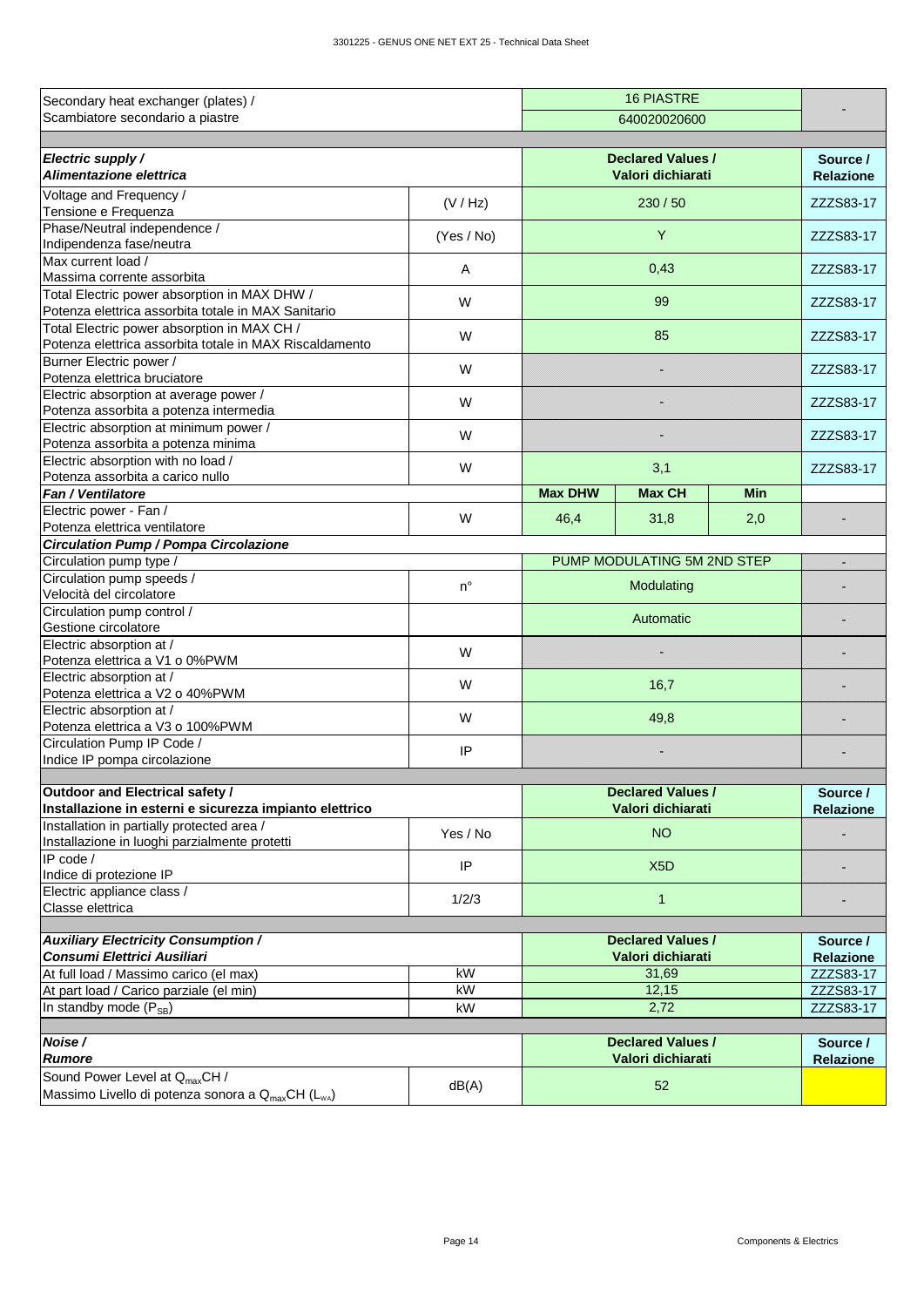### **CODICE**

| Type boiler:           | <b>GENUS ONE NET EXT 25</b>           | 3301225      |
|------------------------|---------------------------------------|--------------|
| Pump:                  | PANASONIC PUMP MODULATING 5M 2ND STEP | 480080034300 |
| Exchanger:             | <b>CIRCOND 24kW</b>                   | 640010004702 |
| Valve 3 vie:           | ASS.VALVOLA 3VIE (13.2068.00)         | 480030010700 |
| Cartuccia by-pass:     | CARTUCCIA BY-PASS (25.1541.00)        | 480020036300 |
| Δp Attivazione by-pass | 0.3                                   |              |

| <b>I/h</b> | High speed_automatic by-pass | W    | High speed_automatic by-pass |     | Low speed_automatic by-pass |     | Low speed_automatic by-pass |
|------------|------------------------------|------|------------------------------|-----|-----------------------------|-----|-----------------------------|
|            |                              |      |                              |     |                             |     |                             |
|            |                              |      |                              |     |                             |     |                             |
|            |                              |      |                              |     |                             |     |                             |
| 1040       | 2.743262                     | 1040 | 269                          |     |                             |     |                             |
| 1000       | 2,937024                     | 1000 | 288                          |     |                             |     |                             |
| 900        | 3,36534                      | 900  | 330                          |     |                             |     |                             |
| 800        | 3.72227                      | 800  | 365                          |     |                             |     |                             |
| 700        | 3.97722                      | 700  | 390                          | 700 | 1.366532                    | 700 | 134                         |
| 600        | 4.28316                      | 600  | 420                          | 600 | 1.78465                     | 600 | 175                         |
| 500        | 4,5891                       | 500  | 450                          | 500 | 2.110986                    | 500 | 207                         |
| 400        | 4,79306                      | 400  | 470                          | 400 | 2.304748                    | 400 | 226                         |
| 300        | 4,99702                      | 300  | 490                          | 300 | 2.44752                     | 300 | 240                         |
| 200        | 5.139792                     | 200  | 504                          | 200 | 2.5495                      | 200 | 250                         |
|            | 5,241772                     | 100  | 514                          | 100 | 2.610688                    |     | 256                         |
|            | 5,333554                     |      | 523                          |     | 2.661678                    |     | 261                         |
|            | [mCE]                        |      | [mbar]                       |     | [mCE]                       |     | [mbar]                      |

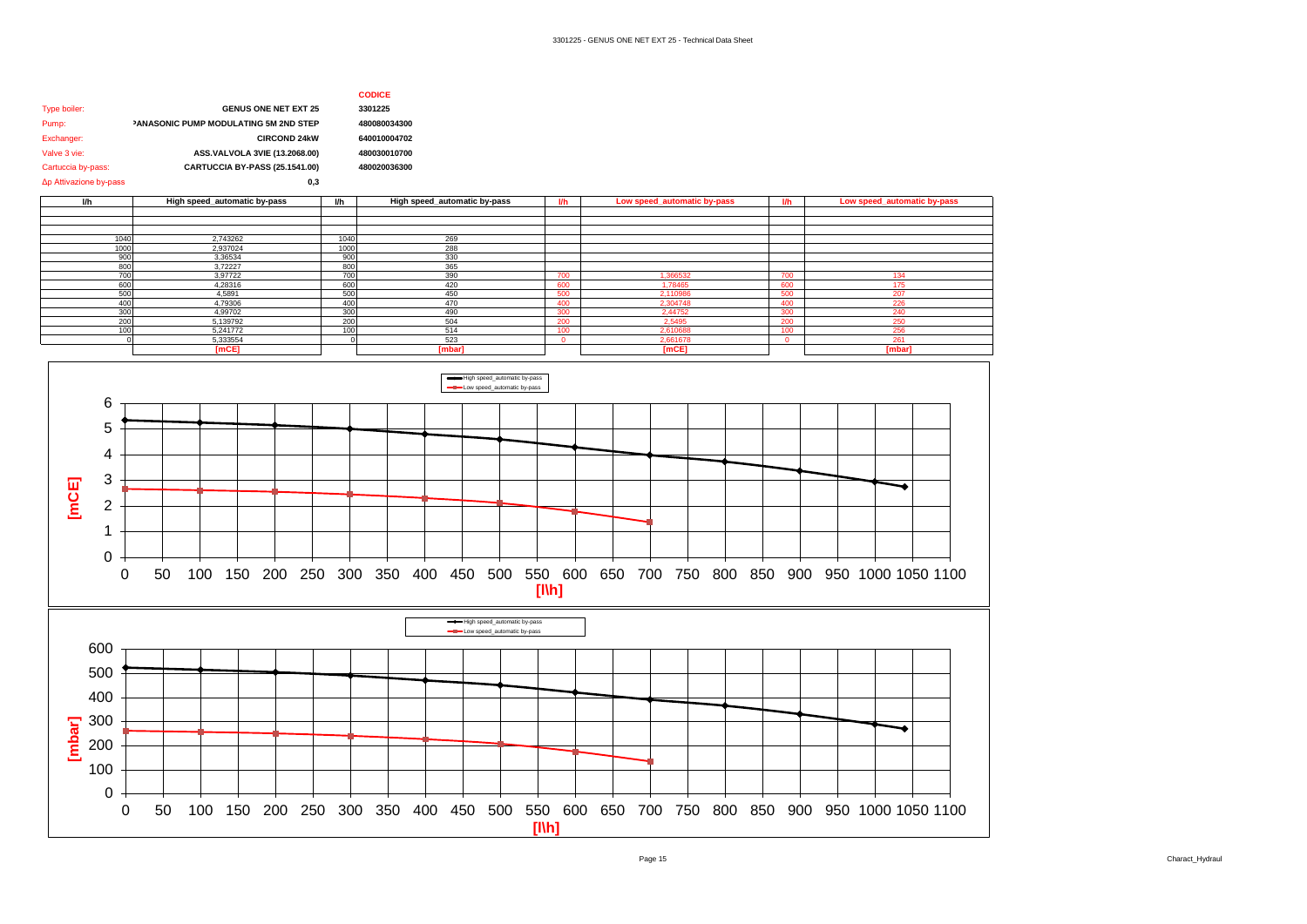#### *Gas Characteristics / Caratteristiche gas*

**35**

**Diametro Mixer**

| Declared values / Valori dichiarati                                                                             |              |                       |                                                                                          |                                                                                |                                                                          |                                                                                                                                                                  |                   |                   |                                                                                 |      |                                                                                                         |                                                                                                                                               |                                                                                                 |          |
|-----------------------------------------------------------------------------------------------------------------|--------------|-----------------------|------------------------------------------------------------------------------------------|--------------------------------------------------------------------------------|--------------------------------------------------------------------------|------------------------------------------------------------------------------------------------------------------------------------------------------------------|-------------------|-------------------|---------------------------------------------------------------------------------|------|---------------------------------------------------------------------------------------------------------|-----------------------------------------------------------------------------------------------------------------------------------------------|-------------------------------------------------------------------------------------------------|----------|
| All Data measured in<br>standard conditions: /<br>Dati misurati in<br>condizioni standard:<br>(15°C: 1013 mbar) | <b>USED</b>  | Source /<br>Relazione | <b>Lower Wobbe</b><br>Index $/$<br>Indice di<br><b>Wobbe inf</b><br>[MJ/m <sup>3</sup> ] | <b>Gas Diaphragm</b><br>diameter /<br><b>Diametro</b><br>diaframma gas<br>[mm] | Nozzle diameter<br>Diametro ugelli /<br>Diametro ugelli<br>mixer<br>[mm] | Diametro minimo<br><b>Gas supply</b><br>silenziatore /<br>pressure /<br><b>Min Silencer Inlet</b><br><b>Pressione</b><br>alimentazione gas<br>diameter<br>[mbar] |                   |                   | Gas supply pressure limits /<br>Limiti pressione alimentazione<br>gas<br>[mbar] |      | Gas flow in Heating mode /<br>Portata gas in riscaldamento<br>[m <sup>3</sup> /h] ([kg/h] for G30, G31) | Gas flow at factory setup in<br>Heating mode /<br>Portata di regolazione in fabbrica<br>(risc.)<br>[m <sup>3</sup> /h] or [kg/h] for G30, G31 | Gas Flow in DHW mode /<br>Portata gas in sanitario<br>[m <sup>3</sup> /h] ([kg/h] for G30, G31) |          |
|                                                                                                                 |              |                       |                                                                                          |                                                                                |                                                                          | [mm]                                                                                                                                                             |                   | Max               | Min                                                                             | Max  | Min                                                                                                     | <b>Max</b>                                                                                                                                    | <b>Max</b>                                                                                      | Min      |
| G 20                                                                                                            |              | ZZZS83-17             | 45,67                                                                                    | 5,6                                                                            | <b>NO</b>                                                                | 24                                                                                                                                                               | 20                | 17                | 25                                                                              | 2,33 | 0,26                                                                                                    | 1,63                                                                                                                                          | 2,75                                                                                            | 0,26     |
| G 20 FR (I2E+)                                                                                                  | $\mathsf{N}$ |                       | 45.67                                                                                    |                                                                                | 82                                                                       |                                                                                                                                                                  | 20                | 17                | 25                                                                              | w    | 8828                                                                                                    |                                                                                                                                               | #VALORE!                                                                                        | #VALORE! |
| G 25                                                                                                            | $\mathsf{N}$ | 828                   | 37,38                                                                                    |                                                                                | 83                                                                       |                                                                                                                                                                  | 25                | 20                | 30                                                                              | 83   | 8828                                                                                                    |                                                                                                                                               | #VALORE!                                                                                        | #VALORE! |
| G 25 BE<br>(25mbar)                                                                                             |              | ZZZS83-17             | 37,38                                                                                    | 5,6                                                                            | <b>NO</b>                                                                | 24                                                                                                                                                               | 25                | 20                | 30                                                                              | 2,71 | 0,31                                                                                                    | 1,90                                                                                                                                          | 3,20                                                                                            | 0,31     |
| G 25 FR<br>(25 mbar)                                                                                            | $\vee$       | ZZZS83-17             | 37,38                                                                                    | 5,6                                                                            | <b>NO</b>                                                                | 24                                                                                                                                                               | 25                | 17                | 30                                                                              | 2,71 | 0,31                                                                                                    | 1,90                                                                                                                                          | 3,20                                                                                            | 0,31     |
| G 25 DE<br>(20 mbar)                                                                                            | $\vee$       | ZZZS83-17             | 37.38                                                                                    | 5,6                                                                            | <b>NO</b>                                                                | 24                                                                                                                                                               | 20                | 18                | 25                                                                              | 2.70 | 0,31                                                                                                    | 1,89                                                                                                                                          | 3,19                                                                                            | 0,31     |
| G 25.1                                                                                                          |              | ZZZS83-17             | 35,25                                                                                    | 5,6                                                                            | <b>NO</b>                                                                | 24                                                                                                                                                               | 25                | 18                | 33                                                                              | 2,70 | 0,31                                                                                                    | 1,89                                                                                                                                          | 3,19                                                                                            | 0,31     |
| G 2.300                                                                                                         | N            |                       | 25.49                                                                                    |                                                                                | 828                                                                      | 2222                                                                                                                                                             | 13                | 10                | 16                                                                              | 3233 | 898                                                                                                     | 828                                                                                                                                           | #VALORE!                                                                                        | #VALORE! |
| G 2.350                                                                                                         |              | ZZZS83-17             | 29,67                                                                                    | 5,6                                                                            | <b>NO</b>                                                                | 24                                                                                                                                                               | 13                | 10 <sup>°</sup>   | 16                                                                              | 3,23 | 0,37                                                                                                    | 2,26                                                                                                                                          | 3,82                                                                                            | 0,37     |
| G 27                                                                                                            |              | ZZZS83-17             | 35.17                                                                                    | 5,6                                                                            | NO                                                                       | 24                                                                                                                                                               | 20                | 16                | 23                                                                              | 2,84 | 0,32                                                                                                    | 1,99                                                                                                                                          | 3.36                                                                                            | 0,32     |
| G 230                                                                                                           |              | ZZZS83-17             | 38,9                                                                                     | 5,6                                                                            | <b>NO</b>                                                                | 24                                                                                                                                                               | 20                | 17                | 25                                                                              | 1,81 | 0,21                                                                                                    | 1,26                                                                                                                                          | 2,13                                                                                            | 0,21     |
| G 30                                                                                                            | N            | 828                   | 80.58                                                                                    |                                                                                | 83                                                                       |                                                                                                                                                                  | 29                | 25                | 35                                                                              | 83   | 82                                                                                                      |                                                                                                                                               | #VALORE!                                                                                        | #VALORE! |
| $G$ 31<br>(30 mbar)                                                                                             | $\mathsf{N}$ |                       | 70.69                                                                                    | $\Omega$                                                                       | $\circ$                                                                  | $\Omega$                                                                                                                                                         | 30                | 25                | 35                                                                              |      |                                                                                                         |                                                                                                                                               | #VALORE!                                                                                        | #VALORE! |
| G 31<br>(37 mbar)                                                                                               |              | ZZZS83-17             | 70.69                                                                                    | 5,6                                                                            | NO                                                                       | 24                                                                                                                                                               | 37                | 25                | 45                                                                              | 1,71 | 0,19                                                                                                    | 1,20                                                                                                                                          | 2,02                                                                                            | 0,19     |
| G 31<br>(50 mbar)                                                                                               | N            |                       | 70.69                                                                                    |                                                                                | 83                                                                       | 828                                                                                                                                                              | 50                | 42.5              | 57.5                                                                            | 8288 | 88                                                                                                      | 88                                                                                                                                            | #VALORE!                                                                                        | #VALORE! |
| G 130                                                                                                           | N            |                       | 36.82                                                                                    |                                                                                |                                                                          |                                                                                                                                                                  | 8 (FR)<br>20 (PL) | 6 (FR)<br>16 (PL) | 15 (FR)<br>23 (PL)                                                              |      | 8828                                                                                                    |                                                                                                                                               | #VALORE!                                                                                        | #VALORE! |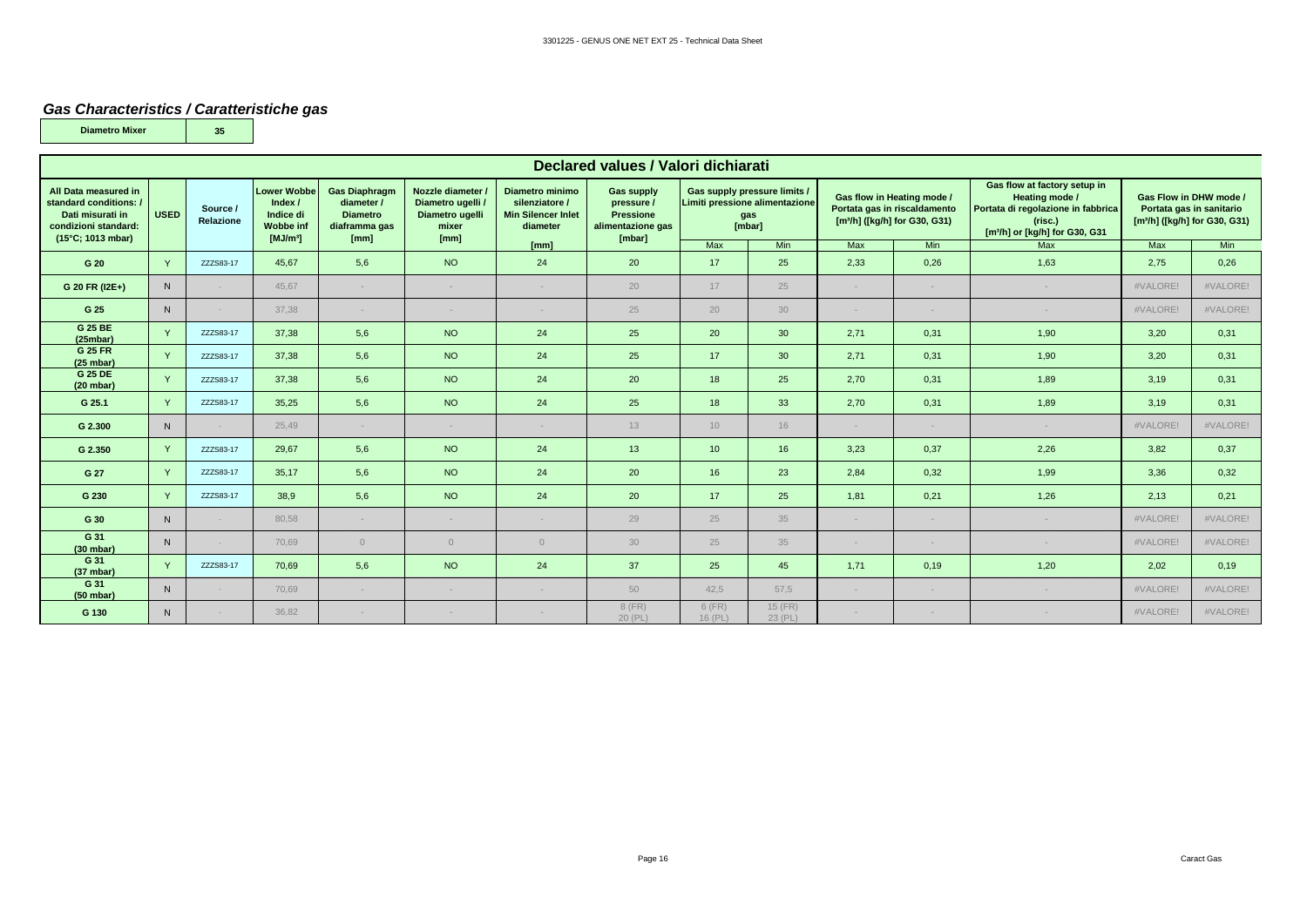| <b>All Gases</b>    | <b>GENUS ONE NET EXT 25</b> |
|---------------------|-----------------------------|
| <b>Power Output</b> | Regulation                  |
| [kW]                | [%]                         |
| 21,5                | 100                         |
| 19,6                | 90                          |
| 17,7                | 80                          |
| 15,7                | 70                          |
| 13,8                | 60                          |
| 11,9                | 50                          |
| 10,0                | 40                          |
| 8,1                 | 30                          |
| 6,2                 | 20                          |
| 4,3                 | 10                          |
| $\overline{2,3}$    | $\Omega$                    |